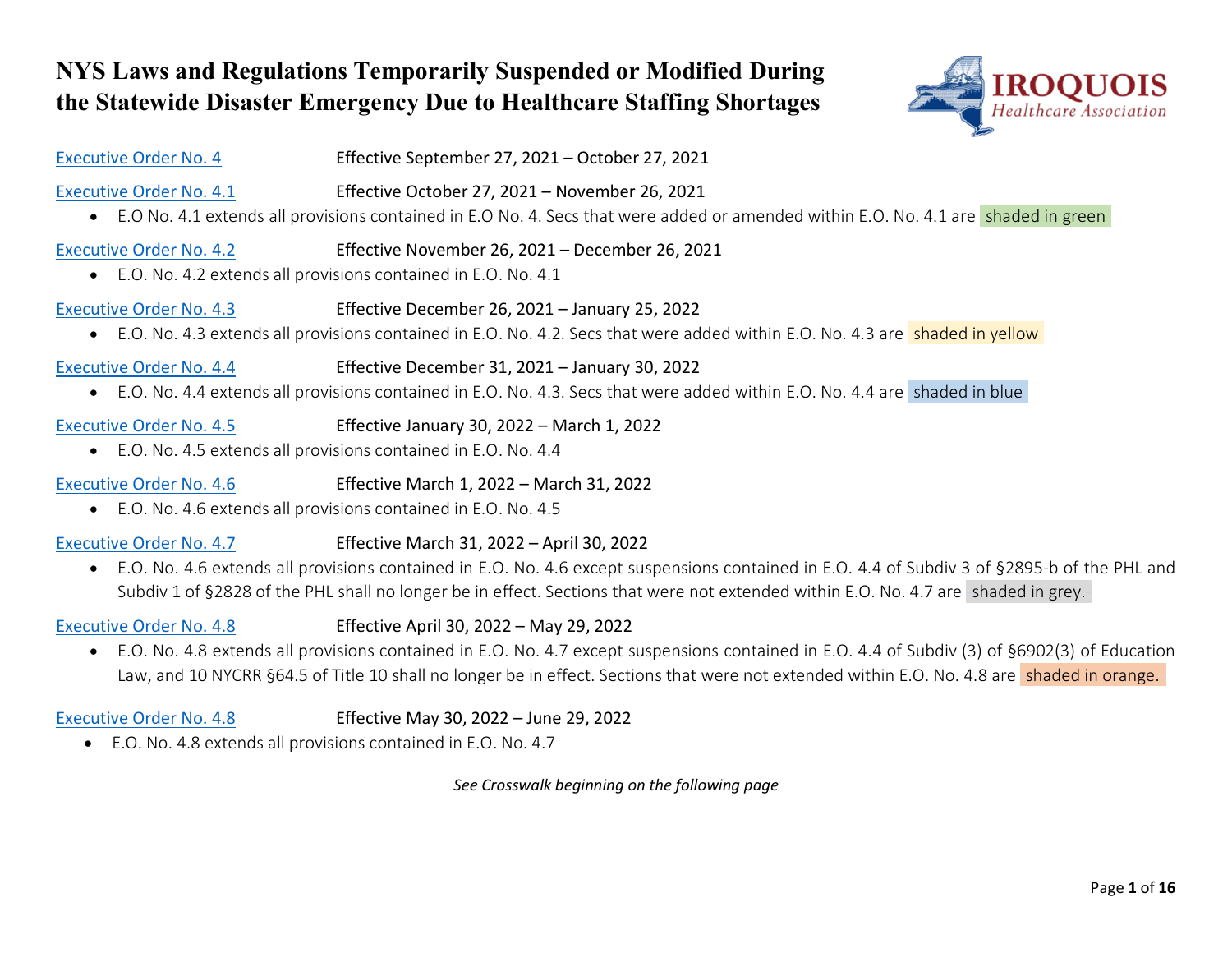| Nature of<br>Waiver | Law / Regulation<br>Reference                                                                                                                                            | Scope                                                                                                                                                                                                                                                                                                                                                                                                                                                                                                                                                                                                                                                                                                  | E.O. No.<br><b>Effective Dates</b>                                                                                                                                                                                                                                                                    |
|---------------------|--------------------------------------------------------------------------------------------------------------------------------------------------------------------------|--------------------------------------------------------------------------------------------------------------------------------------------------------------------------------------------------------------------------------------------------------------------------------------------------------------------------------------------------------------------------------------------------------------------------------------------------------------------------------------------------------------------------------------------------------------------------------------------------------------------------------------------------------------------------------------------------------|-------------------------------------------------------------------------------------------------------------------------------------------------------------------------------------------------------------------------------------------------------------------------------------------------------|
| <b>Billing</b>      | Subdiv 32 of §6530 of<br>the Ed. Law, Par (3) of<br>Subdiv (a) of §29.2 of 8<br>NYCRR, and §58-1.11,<br>405.10, and 415.22 of 10<br><b>NYCRR</b>                         | Only to the extent necessary for health care providers to be relieved of<br>recordkeeping requirements, including but not limited to assigning<br>diagnostic codes or creating or maintaining other records for billing<br>purposes, without civil or criminal penalty imposed by the Department of<br>Health or State Education Department;                                                                                                                                                                                                                                                                                                                                                           | $E.0.4$ 9/27-10/27/21<br>E.O. 4.1 10/27-11/26/21<br>E.O. 4.2 11/26-12/26/21<br>$E.0.4.3$ 12/26/21-1/25/22<br>$E. O. 4.4 12/31/21 - 1/30/22$<br>$E.0.4.5$ 1/31/22-3/1/22<br>$E.0.4.6$ 3/1/22-3/31/22<br>$E.0.4.73/3/22-4/30/22$<br>E.O. 4.8 4/30/22-5/29/22<br>E.O. 4.9 5/30/22-6/29/22                |
| <b>Billing</b>      | §4903 of the Ins. Law<br>and §4903 of the PHL                                                                                                                            | Only to the extent necessary to increase availability of healthcare staff,<br>upon certification by the hospital to the health plan, by suspending<br>requirements for preauthorization review for scheduled surgeries in<br>hospital facilities, hospital admissions, hospital outpatient services, home<br>health care services following a hospital admission, and inpatient and<br>outpatient rehabilitation services following a hospital admission; and to<br>suspend concurrent review for inpatient and outpatient hospital services;<br>and to suspend retrospective review for inpatient and outpatient hospital<br>services at in-network hospitals; during the pendency of this E.O. only; | $E.0.4$ 9/27-10/27/21<br>E.O. 4.1 10/27-11/26/21<br>$E.0.4.2$ 11/26-12/26/21<br>E.O. 4.3 12/26/21-1/25/22<br>$E. O. 4.4 12/31/21 - 1/30/22$<br>$E.0.4.5$ 1/31/22-3/1/22<br>E.O. 4.6 $3/1/22 - 3/31/22$<br>$E. O. 4.7 3/31/22 - 4/30/22$<br>E.O. 4.8 $4/30/22 - 5/29/22$<br>E.O. $4.9$ 5/30/22-6/29/22 |
| <b>Billing</b>      | Subsec c of §4904 of the<br>Ins. Law, par 1 of subsec<br>b of §4914 of the Ins.<br>Law, subdiv 3 of §4904<br>of the PHL, and par a of<br>subdiv 2 of §4914 of the<br>PHL | To toll statutory timeframes required for hospital submission of an<br>internal appeal and external appeal only to the extent necessary to<br>increase availability of healthcare staff during the pendency of this E.O.<br>only.                                                                                                                                                                                                                                                                                                                                                                                                                                                                      | $E.0.4$ 9/27-10/27/21<br>E.O. 4.1 10/27-11/26/21<br>$E.0.4.2$ 11/26-12/26/21<br>E.O. 4.3 12/26/21-1/25/22<br>$E. O. 4.4 12/31/21 - 1/30/22$<br>$E.0.4.5$ 1/31/22-3/1/22<br>E.O. $4.63/1/22-3/31/22$<br>E.O. 4.7 3/31/22-4/30/22<br>$E.0.4.8$ 4/30/22-5/29/22<br>E.O. 4.9 $5/30/22 - 6/29/22$          |
| <b>EMS</b>          | §800.3, 800.8, 800.9,<br>800.10, 800.12, 800.17,<br>800.18, 800.23, 800.24,<br>and 800.26 of 10 NYCRR                                                                    | To the extent necessary to extend all existing emergency medical services<br>provider certifications for one year; to permit the Commissioner of Health<br>to modify the examination or recertification requirements for emergency<br>medical services provider certifications; to suspend or modify, at the                                                                                                                                                                                                                                                                                                                                                                                           | E.O. 4 $9/27-10/27/21$<br>$E.0.4.1$ 10/27-11/26/21<br>$E.0.4.2$ 11/26-12/26/21<br>$E. O. 4.3$ 12/26/21-1/25/22                                                                                                                                                                                        |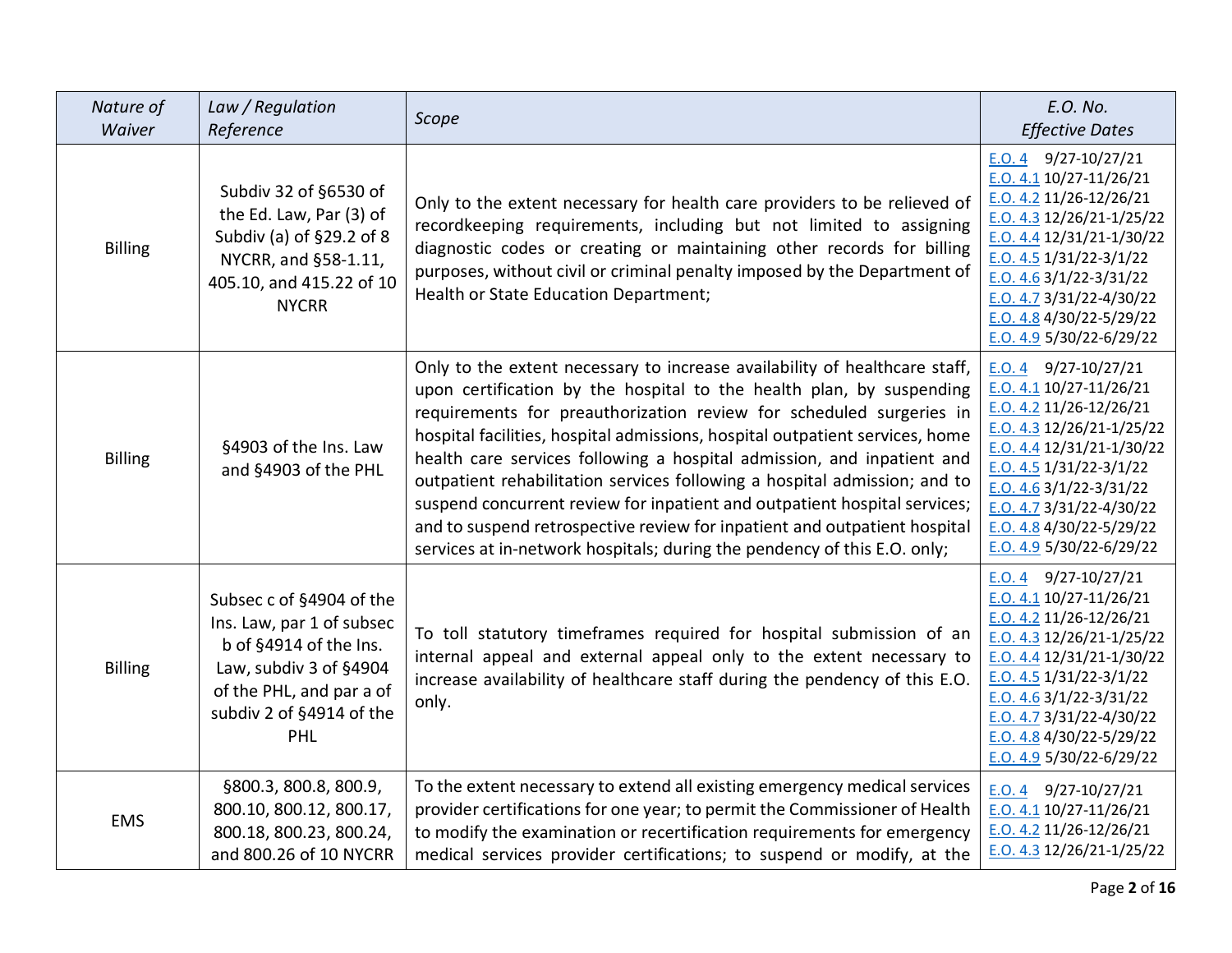|            |                                                                       | discretion of the Commissioner of Health, any requirements for the<br>recertification of previously certified emergency medical services<br>providers; and, at the discretion of the Commissioner of Health, develop<br>a process determined by the Department of Health, to permit any<br>emergency medical services provider certified or licensed by another<br>State to provide emergency medical services within New York state; at<br>the discretion of the Commissioner of Health, to suspend or modify<br>equipment or vehicle requirements in order to ensure sustainability of<br>EMS operations;                                                                                                                                                                               | $E. O. 4.4 12/31/21 - 1/30/22$<br>E.O. $4.5 \frac{1}{31}/22 - \frac{3}{1}/22$<br>$E.0.4.6$ 3/1/22-3/31/22<br>E.O. 4.7 3/31/22-4/30/22<br>E.O. 4.8 $4/30/22 - 5/29/22$<br>E.O. 4.9 5/30/22-6/29/22                                                                                                    |
|------------|-----------------------------------------------------------------------|-------------------------------------------------------------------------------------------------------------------------------------------------------------------------------------------------------------------------------------------------------------------------------------------------------------------------------------------------------------------------------------------------------------------------------------------------------------------------------------------------------------------------------------------------------------------------------------------------------------------------------------------------------------------------------------------------------------------------------------------------------------------------------------------|------------------------------------------------------------------------------------------------------------------------------------------------------------------------------------------------------------------------------------------------------------------------------------------------------|
| <b>EMS</b> | Subdiv (15) of §3001,<br>and §800.3, 800.15 and<br>800.16 of 10 NYCRR | With approval of the Department of Health, to the extent necessary to<br>define "medical control" to also include emergency and non-emergency<br>direction to emergency medical services personnel by a regional or state<br>medical control center and to permit emergency medical services<br>personnel to operate under the advice and direction of a nurse<br>practitioner, physician assistant, or paramedic, provided that such medical<br>professional is providing care under the supervision of a physician and<br>pursuant to a plan approved by the Department of Health;                                                                                                                                                                                                      | E.O. 4 $9/27-10/27/21$<br>E.O. 4.1 10/27-11/26/21<br>$E.0.4.2$ 11/26-12/26/21<br>E.O. 4.3 12/26/21-1/25/22<br>E.O. 4.4 12/31/21-1/30/22<br>E.O. 4.5 $1/31/22 - 3/1/22$<br>$E. O. 4.6$ 3/1/22-3/31/22<br>$E. O. 4.7 3/31/22 - 4/30/22$<br>E.O. 4.8 4/30/22-5/29/22<br>$E. O. 4.9$ 5/30/22-6/29/22     |
| <b>EMS</b> | §3001, 3005-a, 3008,<br>and 3010 of the PHL                           | To the extent necessary to modify the definition of "emergency medical<br>services" to include emergency, non-emergency and low acuity medical<br>assistance only for the purpose of eliminating restrictions on an approved<br>ambulance services or providers operating outside of the primary territory<br>listed on such ambulance service's operating certificate with prior<br>approval by the Department of Health; to permit the Commissioner of<br>Health to issue provisional emergency medical services provider<br>certifications to qualified individuals with modified certification periods as<br>approved; and to allow emergency medical services to transport patients<br>to locations other than healthcare facilities with prior approval by<br>Department of Health; | $E.0.4$ 9/27-10/27/21<br>$E.0.4.1$ 10/27-11/26/21<br>$E.0.4.2$ 11/26-12/26/21<br>$E. O. 4.3$ 12/26/21-1/25/22<br>$E. O. 4.4 12/31/21 - 1/30/22$<br>$E.0.4.5$ 1/31/22-3/1/22<br>E.O. 4.6 $3/1/22 - 3/31/22$<br>$E. O. 4.7$ 3/31/22-4/30/22<br>E.O. 4.8 4/30/22-5/29/22<br>$E. O. 4.9$ 5/30/22-6/29/22 |
| <b>EMS</b> | Subdiv d and u of §800.3<br>of 10 NYCRR                               | To the extent necessary to permit emergency medical service personnel<br>to provide community paramedicine, use alternative destinations,<br>telemedicine to facilitate treatment of patients in place, and such other<br>services as may be approved by the Commissioner of Health;                                                                                                                                                                                                                                                                                                                                                                                                                                                                                                      | $E.0.4$ 9/27-10/27/21<br>E.O. 4.1 10/27-11/26/21<br>E.O. 4.2 11/26-12/26/21<br>$E. O. 4.3$ 12/26/21-1/25/22<br>$E.0.4.5$ 1/31/22-3/1/22<br>$E. O. 4.6$ 3/1/22-3/31/22                                                                                                                                |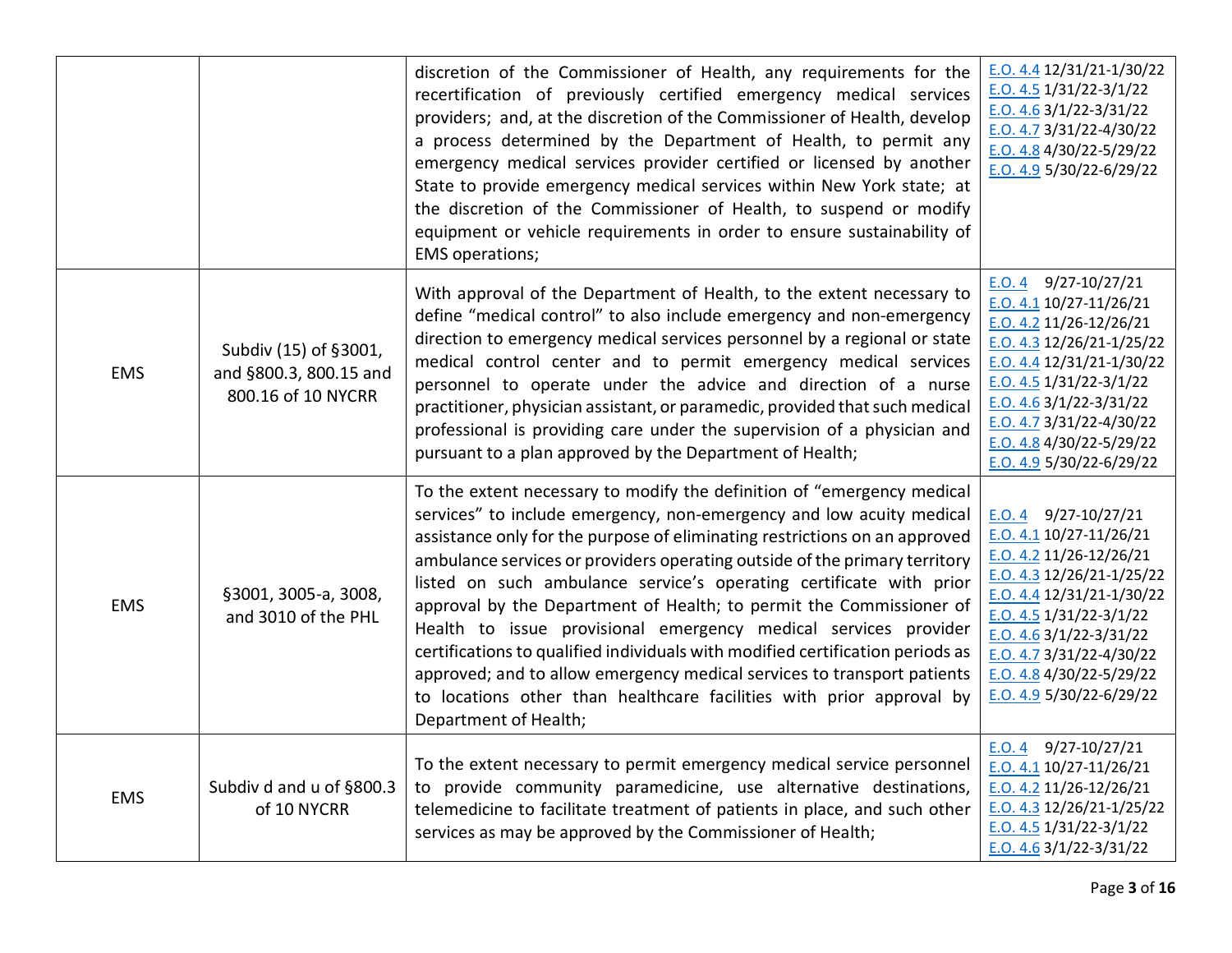|                                              |                                                                                                                                                 |                                                                                                                                                                                                                                                                                                                                                                                                                                                                      | $E.0.4.7$ 3/31/22-4/30/22<br>E.O. 4.8 $4/30/22 - 5/29/22$<br>E.O. 4.9 $5/30/22 - 6/29/22$                                                                                                                                                                                                        |
|----------------------------------------------|-------------------------------------------------------------------------------------------------------------------------------------------------|----------------------------------------------------------------------------------------------------------------------------------------------------------------------------------------------------------------------------------------------------------------------------------------------------------------------------------------------------------------------------------------------------------------------------------------------------------------------|--------------------------------------------------------------------------------------------------------------------------------------------------------------------------------------------------------------------------------------------------------------------------------------------------|
| Home Health<br>Care                          | Subdiv a of §763.5 of 10<br><b>NYCRR</b>                                                                                                        | Only to the extent necessary to permit initial patient visits for certified<br>home health agencies, long term home health care programs and AIDS<br>home care programs to be made within 48 hours of receipt and<br>acceptance of a community referral or return home from institutional<br>placement;                                                                                                                                                              | E.O. 4.1 10/27-11/26/21<br>$E. O. 4.2$ 11/26-12/26/21<br>$E.0.4.3$ 12/26/21-1/25/22<br>$E.0.4.4$ 12/31/21-1/30/22<br>E.O. 4.5 $1/31/22 - 3/1/22$<br>E.O. 4.6 $3/1/22 - 3/31/22$<br>E.O. 4.7 $3/31/22 - 4/30/22$<br>E.O. $4.84/30/22 - 5/29/22$<br>E.O. 4.9 5/30/22-6/29/22                       |
| <b>Home Health</b><br>Care                   | Par 2 of subdiv g of<br>§763.4; pars 7 and 8 of<br>subdiv h of §763.4; par 2<br>of subdiv a of §766.5;<br>and subdiv d of §766.5<br>of 10 NYCRR | To the extent necessary to permit certified home health agencies, long<br>term home health care programs, AIDS home care programs, and licensed<br>home care services agencies to conduct in-home supervision of home<br>health aides and personal care aides as soon as practicable after the initial<br>service visit, or to permit in-person and in-home supervision to be<br>conducted through indirect means, including by telephone or video<br>communication; | $E. O. 4.1 10/27 - 11/26/21$<br>$E. O. 4.2 11/26 - 12/26/21$<br>E.O. 4.3 $12/26/21 - 1/25/22$<br>E.O. 4.4 $12/31/21 - 1/30/22$<br>$E. O. 4.5$ 1/31/22-3/1/22<br>$E. O. 4.6$ 3/1/22-3/31/22<br>E.O. 4.7 3/31/22-4/30/22<br>E.O. 4.8 4/30/22-5/29/22<br>E.O. 4.9 5/30/22-6/29/22                   |
| <b>Nursing Home</b><br><b>Staffing Hours</b> | Subdiv 3 of §2895-b of<br>the PHL                                                                                                               | To the extent that failure of a nursing home to meet the daily average<br>staffing hours will not be held to be a violation of the Public Health Law;                                                                                                                                                                                                                                                                                                                | E.O. 4.4 $12/31/21 - 1/30/22$<br>E.O. $4.5$ 1/31/22-3/1/22<br>E.O. $4.6$ 3/1/22-3/31/22                                                                                                                                                                                                          |
| <b>Nursing</b><br>Protocols                  | §64.7 of 8 NYCRR                                                                                                                                | To expand nurse-initiated protocols to include electrocardiogram (EKG)<br>for signs and symptoms of acute coronary syndrome, blood glucose for<br>altered mental state, Labs and intravenous lines for potential sepsis and<br>pre-procedure pregnancy testing to expedite evaluation and diagnosis;                                                                                                                                                                 | 9/27-10/27/21<br>E.O. 4<br>$E. O. 4.1 10/27 - 11/26/21$<br>E.O. 4.2 11/26-12/26/21<br>E.O. 4.3 12/26/21-1/25/22<br>$E.0.4.4$ 12/31/21-1/30/22<br>$E. O. 4.5$ 1/31/22-3/1/22<br>$E.0.4.6$ 3/1/22-3/31/22<br>$E.0.4.7$ 3/31/22-4/30/22<br>E.O. 4.8 4/30/22-5/29/22<br>E.O. 4.9 $5/30/22 - 6/29/22$ |
| Patient<br>Discharge and<br>Transfer         | §400.9 and par 7 of<br>subdiv h of §405.9 of 10<br><b>NYCRR</b>                                                                                 | To the extent necessary to permit general hospitals and nursing homes<br>licensed pursuant to Article 28 of the PHL that are treating patients during<br>the disaster emergency to discharge, transfer, or receive such patients, as<br>authorized by the Commissioner of Health if necessary due to staffing                                                                                                                                                        | E.O. 4 $9/27-10/27/21$<br>$E. O. 4.1 10/27 - 11/26/21$<br>$E. O. 4.2$ 11/26-12/26/21<br>$E.0.4.3$ 12/26/21-1/25/22                                                                                                                                                                               |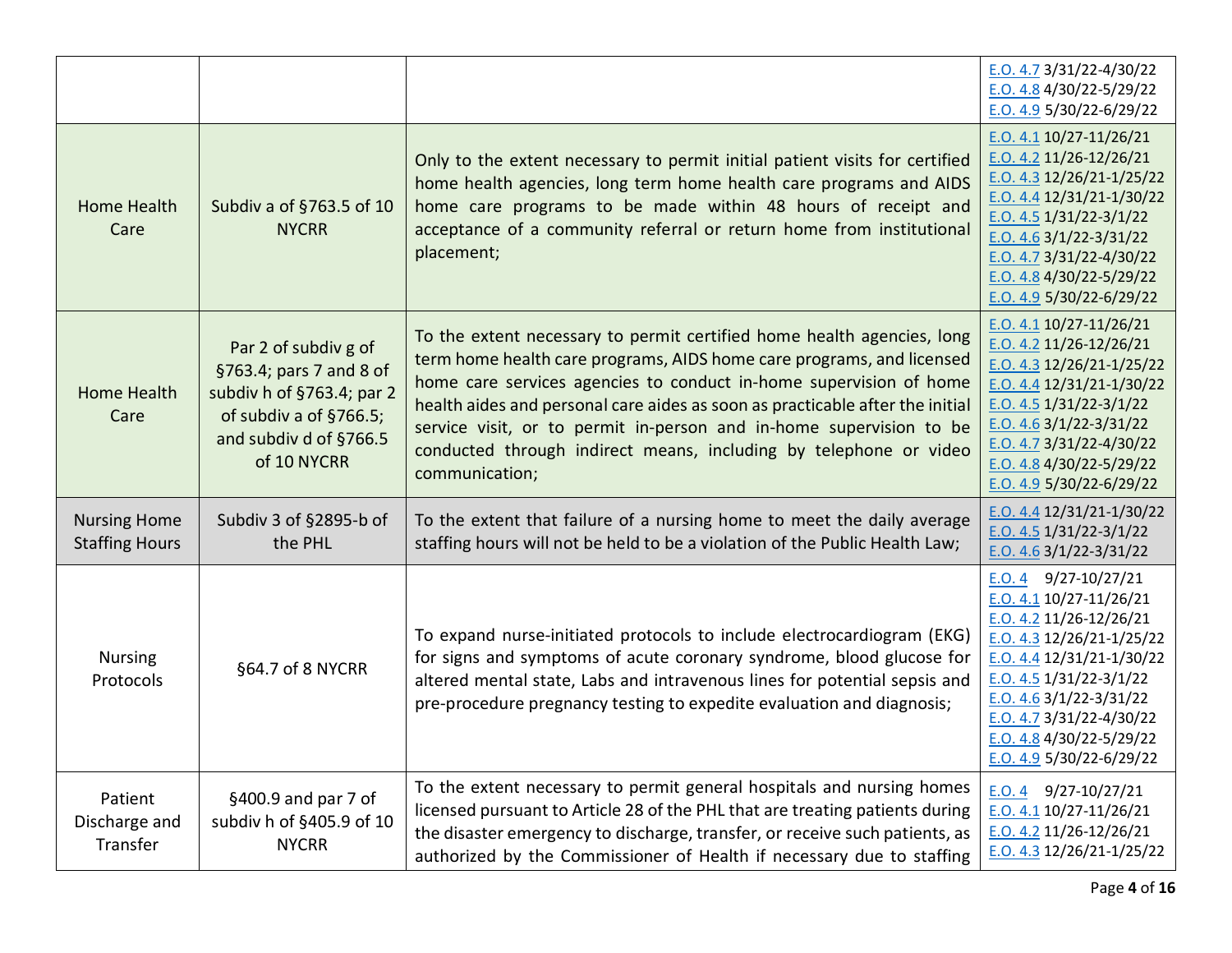|                                                                                                           |                                                   | shortages, provided such facilities take all reasonable measures to protect<br>the health and safety of such patients and residents, including safe<br>transfer and discharge practices, and to comply with the Emergency<br>Medical Treatment and Active Labor Act (42 U.S.C. §1395dd) and any<br>associated regulations;                         | E.O. 4.4 12/31/21-1/30/22<br>E.O. 4.5 $1/31/22 - 3/1/22$<br>E.O. 4.6 $3/1/22 - 3/31/22$<br>$E. O. 4.7 3/31/22 - 4/30/22$<br>E.O. 4.8 4/30/22-5/29/22<br>E.O. 4.9 $5/30/22 - 6/29/22$                                                                                                                 |
|-----------------------------------------------------------------------------------------------------------|---------------------------------------------------|----------------------------------------------------------------------------------------------------------------------------------------------------------------------------------------------------------------------------------------------------------------------------------------------------------------------------------------------------|------------------------------------------------------------------------------------------------------------------------------------------------------------------------------------------------------------------------------------------------------------------------------------------------------|
| <b>Personal Care</b><br><b>Services</b>                                                                   | Par 3 of subdiv f of§<br>505.14 of 18 NYCRR       | To the extent necessary to permit nursing supervision visits for personal<br>care services to be made as soon as practicable;                                                                                                                                                                                                                      | E.O. 4.1 10/27-11/26/21<br>E.O. 4.2 11/26-12/26/21<br>E.O. 4.3 12/26/21-1/25/22<br>E.O. 4.4 $12/31/21 - 1/30/22$<br>$E.0.4.5$ 1/31/22-3/1/22<br>E.O. 4.6 $3/1/22 - 3/31/22$<br>E.O. 4.7 $3/31/22 - 4/30/22$<br>E.O. $4.84/30/22 - 5/29/22$<br>E.O. 4.9 $5/30/22 - 6/29/22$                           |
| Residential<br><b>Health Care</b><br><b>Facility Revenue</b><br>Expenditure                               | Subdiv 1 of §2828 of the<br><b>PHL</b>            | To the extent that failure of a residential health care facility to spend a<br>minimum of seventy percent of revenue on direct resident care, and forty<br>percent of revenue on resident-facing staffing, will not be held to be a<br>violation of the PHL.                                                                                       | E.O. 4.4 12/31/21-1/30/22<br>E.O. 4.5 $1/31/22 - 3/1/22$<br>E.O. $4.63/1/22-3/31/22$                                                                                                                                                                                                                 |
| Retirement and<br><b>Social Security</b><br>Earnings                                                      | §212 of the Retirement<br>and Social Security Law | For the purpose of disregarding any income earned during the period of<br>the emergency from the earnings limitation calculated under such sec;                                                                                                                                                                                                    | E.O. 4 $9/27-10/27/21$<br>E.O. 4.1 10/27-11/26/21<br>E.O. 4.2 11/26-12/26/21<br>$E. O. 4.3 12/26/21-1/25/22$<br>E.O. 4.4 12/31/21-1/30/22<br>E.O. 4.5 $1/31/22 - 3/1/22$<br>E.O. 4.6 $3/1/22 - 3/31/22$<br>$E. O. 4.7 3/31/22 - 4/30/22$<br>E.O. 4.8 4/30/22-5/29/22<br>E.O. 4.9 $5/30/22 - 6/29/22$ |
| <b>Staffing</b><br>Advanced<br>Practice<br>Registered<br><b>Nurses</b><br>Administration<br>of Anesthesia | §405.13 and 755.4 of 10<br><b>NYCRR</b>           | To the extent necessary to permit an advanced practice registered nurse<br>with a doctorate or master's degree specializing in the administration of<br>anesthesia administering anesthesia in a general hospital or free-standing<br>ambulatory surgery center without the supervision of a qualified physician<br>in these health care settings; | E.O. 4 $9/27-10/27/21$<br>$E.0.4.1$ 10/27-11/26/21<br>E.O. 4.2 11/26-12/26/21<br>$E. O. 4.3$ 12/26/21-1/25/22<br>E.O. 4.4 12/31/21-1/30/22<br>E.O. 4.5 $1/31/22 - 3/1/22$<br>E.O. 4.6 $3/1/22 - 3/31/22$<br>$E. O. 4.7 3/31/22 - 4/30/22$<br>E.O. 4.8 $4/30/22 - 5/29/22$                            |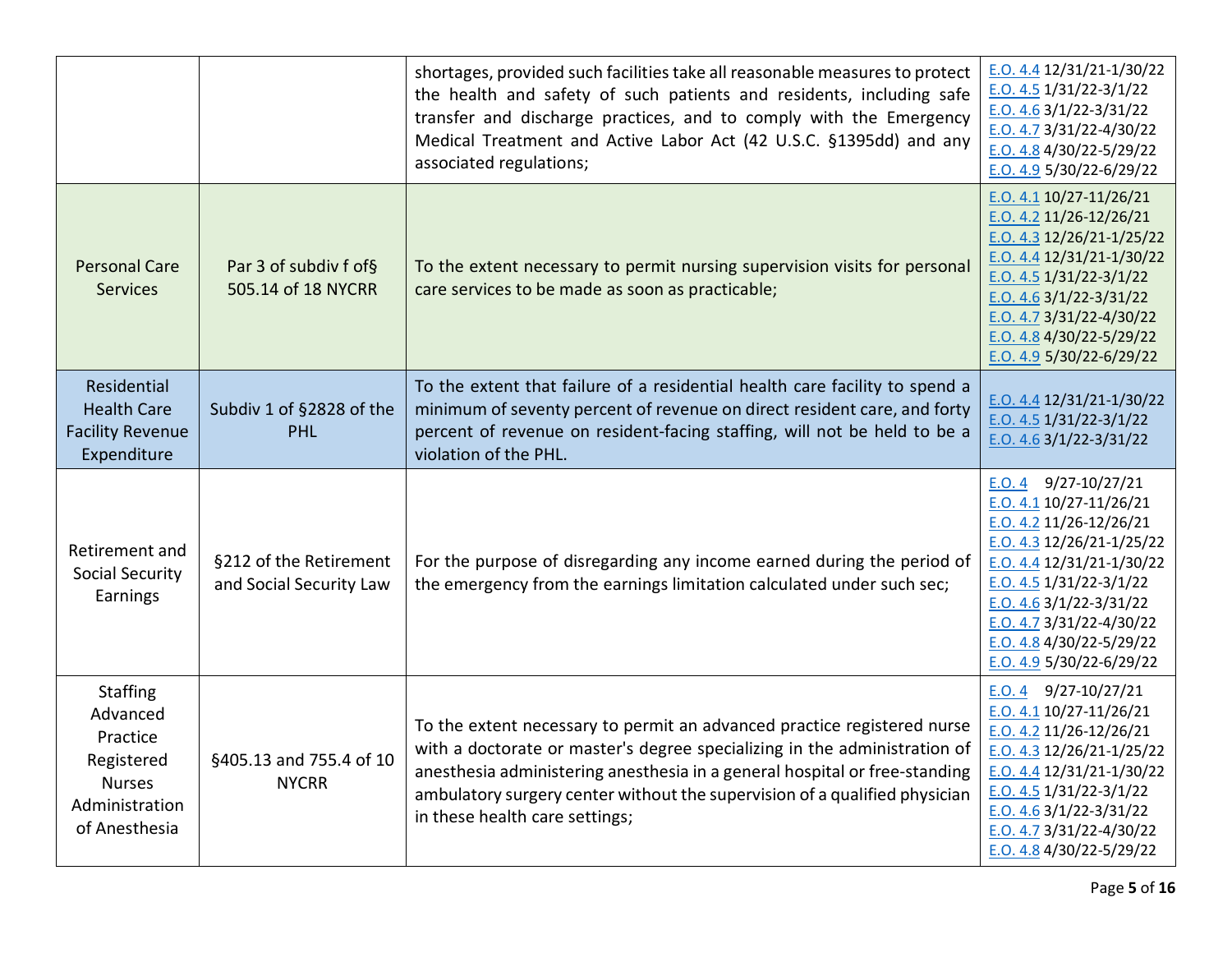|                                                                                                                                    |                                                                                              |                                                                                                                                                                                                                                                                                                                                                                                                                                                                                                                                                                                                                                                                                       | E.O. 4.9 5/30/22-6/29/22                                                                                                                                                                                                                                                                                                                        |
|------------------------------------------------------------------------------------------------------------------------------------|----------------------------------------------------------------------------------------------|---------------------------------------------------------------------------------------------------------------------------------------------------------------------------------------------------------------------------------------------------------------------------------------------------------------------------------------------------------------------------------------------------------------------------------------------------------------------------------------------------------------------------------------------------------------------------------------------------------------------------------------------------------------------------------------|-------------------------------------------------------------------------------------------------------------------------------------------------------------------------------------------------------------------------------------------------------------------------------------------------------------------------------------------------|
| <b>Staffing</b><br>Clinical<br>Laboratory<br>Technologist<br>and<br>Clinical<br>Laboratory<br>Technician<br>graduates              | §8609 of the Ed. Law<br>and associated<br>regulations                                        | To the extent necessary to permit graduates of State Education<br>Department registered, licensure qualifying clinical laboratory technology<br>and clinical laboratory technician education programs to be employed to<br>practice for 180 days immediately following successful completion of a<br>New York State Registered licensure qualifying education program, in a<br>clinical laboratory with a valid New York State permit, provided that the<br>graduate files an application for a New York State clinical laboratory<br>practitioner license and limited permit;                                                                                                        | E.O. 4 $9/27-10/27/21$<br>$E.0.4.1$ 10/27-11/26/21<br>$E.0.4.2$ 11/26-12/26/21<br>E.O. 4.3 12/26/21-1/25/22<br>$E. O. 4.4$ 12/31/21-1/30/22<br>$E.0.4.5$ 1/31/22-3/1/22<br>E.O. 4.6 $3/1/22 - 3/31/22$<br>E.O. 4.7 $3/31/22 - 4/30/22$<br>E.O. 4.8 4/30/22-5/29/22<br>E.O. 4.9 5/30/22-6/29/22                                                  |
| <b>Staffing</b><br><b>Clinical Nurse</b><br>Specialists, and<br>Specialist<br>Assistants<br>with out-of-<br>state<br>certification | §6512 through 6516,<br>6548 and 6911 of the<br>Ed. Law and §60.11 and<br><b>64.8 8 NYCRR</b> | To the extent necessary to allow clinical nurse specialists, specialist<br>assistants, and substantially similar titles certified and in current good<br>standing in any state in the United States, or any province or territory of<br>Canada, or any other country as approved by the Department of Health to<br>practice in New York State without civil or criminal penalty related to lack<br>of certification;                                                                                                                                                                                                                                                                  | E.O. 4 $9/27-10/27/21$<br>$E.0.4.1$ 10/27-11/26/21<br>$E.0.4.2$ 11/26-12/26/21<br>$E. O. 4.3$ 12/26/21-1/25/22<br>E.O. 4.4 $12/31/21 - 1/30/22$<br>E.O. $4.5 \frac{1}{31}/22 - \frac{3}{1}/22$<br>$E.0.4.6$ 3/1/22-3/31/22<br>$E. O. 4.7 3/31/22 - 4/30/22$<br>E.O. 4.8 4/30/22-5/29/22<br>E.O. 4.9 5/30/22-6/29/22                             |
| <b>Staffing</b><br><b>EMTs and</b><br><b>Advanced EMTs</b>                                                                         | Article 30 of the PHL                                                                        | To the extent necessary to allow EMTs and Advanced EMTs to provide<br>emergent and non-emergent services within their scope of practice<br>beyond settings currently authorized, such as hospitals; (E.O. 4)<br>The suspension contained in E.O. 4 of Article 30 of the PHL is modified and<br>clarified only to the extent necessary to allow EMTs and Advanced EMS<br>providers, at the discretion of the Commissioner of Health, to provide<br>emergent and non-emergency services in non-traditional EMS<br>environments, such as hospitals, provided, however, that only services<br>within such providers' level of certification may be performed; (Amended<br>by $E.O. 4.1$ ) | E.O. 4 $9/27-10/27/21$<br>Amended by:<br>$E. O. 4.1 10/27 - 11/26/21$<br>Extended by:<br>$E. O. 4.2 11/26 - 12/26/21$<br>$E. O. 4.3$ 12/26/21-1/25/22<br>$E. O. 4.4$ 12/31/21-1/30/22<br>E.O. 4.5 $1/31/22 - 3/1/22$<br>E.O. 4.6 $3/1/22 - 3/31/22$<br>E.O. 4.7 3/31/22-4/30/22<br>E.O. 4.8 $4/30/22 - 5/29/22$<br>E.O. 4.9 $5/30/22 - 6/29/22$ |
| <b>Staffing</b><br><b>Foreign Medical</b><br>Graduates                                                                             | Subpar (ii) of par (2) of<br>subdiv (g) of 10 NYCRR<br>§405.4                                | To the extent necessary to allow graduates of foreign medical schools<br>having at least one year of graduate medical education to provide patient<br>care in hospitals, is modified so as to allow such graduates without<br>licenses to provide patient care in hospitals if they have completed at least<br>one year of graduate medical education;                                                                                                                                                                                                                                                                                                                                | E.O. 4 $9/27-10/27/21$<br>E.O. 4.1 10/27-11/26/21<br>$E.0.4.2$ 11/26-12/26/21<br>$E. O. 4.3$ 12/26/21-1/25/22<br>$E. O. 4.4$ 12/31/21-1/30/22                                                                                                                                                                                                   |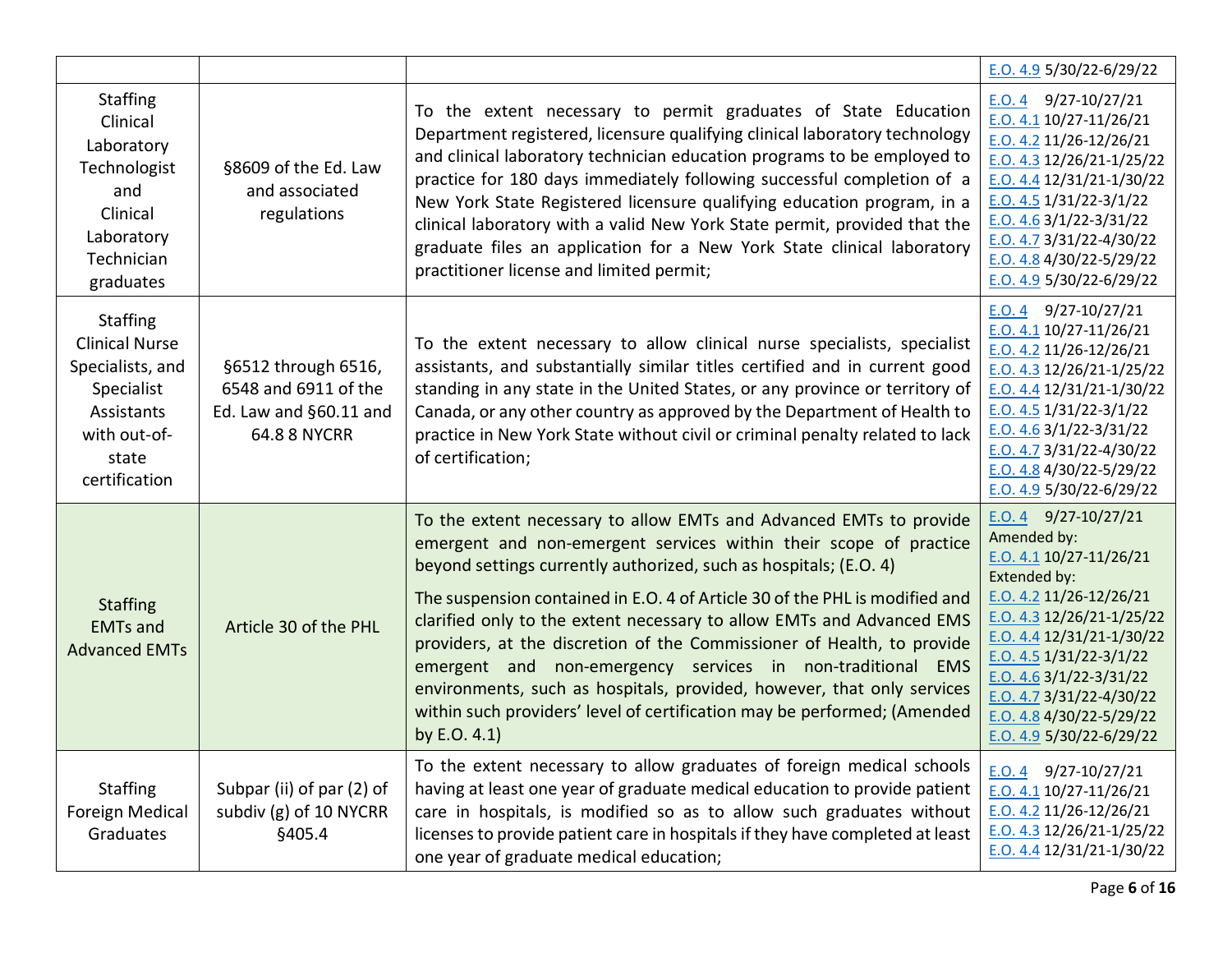|                                                                       |                                                                                                                                        |                                                                                                                                                                                                                                                                                                                                                                                                                                                                                                    | $E. O. 4.5 1/31/22 - 3/1/22$<br>$E. O. 4.6$ 3/1/22-3/31/22<br>E.O. 4.7 3/31/22-4/30/22<br>E.O. 4.8 $4/30/22 - 5/29/22$<br>E.O. 4.9 5/30/22-6/29/22                                                                                                                                                    |
|-----------------------------------------------------------------------|----------------------------------------------------------------------------------------------------------------------------------------|----------------------------------------------------------------------------------------------------------------------------------------------------------------------------------------------------------------------------------------------------------------------------------------------------------------------------------------------------------------------------------------------------------------------------------------------------------------------------------------------------|-------------------------------------------------------------------------------------------------------------------------------------------------------------------------------------------------------------------------------------------------------------------------------------------------------|
| <b>Staffing</b><br><b>Midwives</b><br>with out-of-<br>state licensure | §6951, 6952, 6953 and<br>6955 of the Ed. Law                                                                                           | To the extent necessary to allow midwives licensed and in current good<br>standing in any state in the United States, or in any province or territory<br>of Canada, or any other country as approved by the Department of Health<br>to practice in New York State without civil or criminal penalty related to<br>lack of licensure;                                                                                                                                                               | $E.0.4$ 9/27-10/27/21<br>$E. O. 4.1 10/27 - 11/26/21$<br>E.O. 4.2 11/26-12/26/21<br>E.O. 4.3 12/26/21-1/25/22<br>$E.0.4.4$ 12/31/21-1/30/22<br>$E. O. 4.5 1/31/22 - 3/1/22$<br>E.O. $4.63/1/22-3/31/22$<br>$E.0.4.73/3/22-4/30/22$<br>E.O. 4.8 $4/30/22 - 5/29/22$<br>E.O. 4.9 $5/30/22 - 6/29/22$    |
| <b>Staffing</b><br><b>Nurse</b><br>Practitioner<br>graduates          | §6908 of the Ed. Law<br>and associated<br>regulations                                                                                  | To the extent necessary to permit graduates of State Education<br>Department registered, licensure qualifying nurse practitioner education<br>programs to be employed to practice nursing in a hospital or nursing home<br>for 180 days immediately following successful completion of a New York<br>State Registered licensure qualifying education program, provided that<br>the graduate files with the State Education Department an application for<br>certification as a nurse practitioner; | E.O. 4 $9/27-10/27/21$<br>$E. O. 4.1 10/27 - 11/26/21$<br>E.O. 4.2 11/26-12/26/21<br>$E.0.4.3$ 12/26/21-1/25/22<br>E.O. 4.4 12/31/21-1/30/22<br>E.O. 4.5 $1/31/22-3/1/22$<br>$E. O. 4.6$ 3/1/22-3/31/22<br>$E.0.4.73/3/22-4/30/22$<br>E.O. $4.8\frac{4}{30}/22 - 5/29/22$<br>E.O. 4.9 5/30/22-6/29/22 |
| <b>Staffing</b><br><b>Nurse</b><br><b>Practitioners</b>               | Subdiv (3) of §6902 of<br>Ed. Law, and any<br>associated regulations,<br>including, but not<br>limited to, §64.5 of 10<br><b>NYCRR</b> | To the extent necessary to permit a nurse practitioner to provide medical<br>services appropriate to their education, training and experience, without<br>a written practice agreement, or collaborative relationship with a<br>physician, without civil or criminal penalty related to a lack of written<br>practice agreement, or collaborative relationship, with a physician;                                                                                                                  | $E.0.4$ 9/27-10/27/21<br>$E. O. 4.1 10/27 - 11/26/21$<br>$E. O. 4.2 11/26 - 12/26/21$<br>E.O. 4.3 12/26/21-1/25/22<br>E.O. 4.4 $12/31/21 - 1/30/22$<br>$E. O. 4.5$ 1/31/22-3/1/22<br>E.O. 4.6 $3/1/22 - 3/31/22$<br>E.O. 4.7 3/31/22-4/30/22<br>Not Continued in E.O. 4.8                             |
| <b>Staffing</b><br>Nurses and<br><b>Nurse</b><br>Practitioners        | §6512 through 6516,<br>and 6905, 6906 and<br>6910 of the Ed. Law and<br>Part 64 of 8 NYCRR                                             | To the extent necessary to allow registered nurses, licensed practical<br>nurses, and nurse practitioners licensed and in current good standing in<br>any state in the United States to practice in New York State without civil<br>or criminal penalty related to lack of licensure, and to allow registered                                                                                                                                                                                      | 9/27-10/27/21<br>E.O. 4<br>E.O. 4.1 10/27-11/26/21<br>$E. O. 4.2$ 11/26-12/26/21<br>$E.0.4.3$ 12/26/21-1/25/22<br>E.O. 4.4 12/31/21-1/30/22                                                                                                                                                           |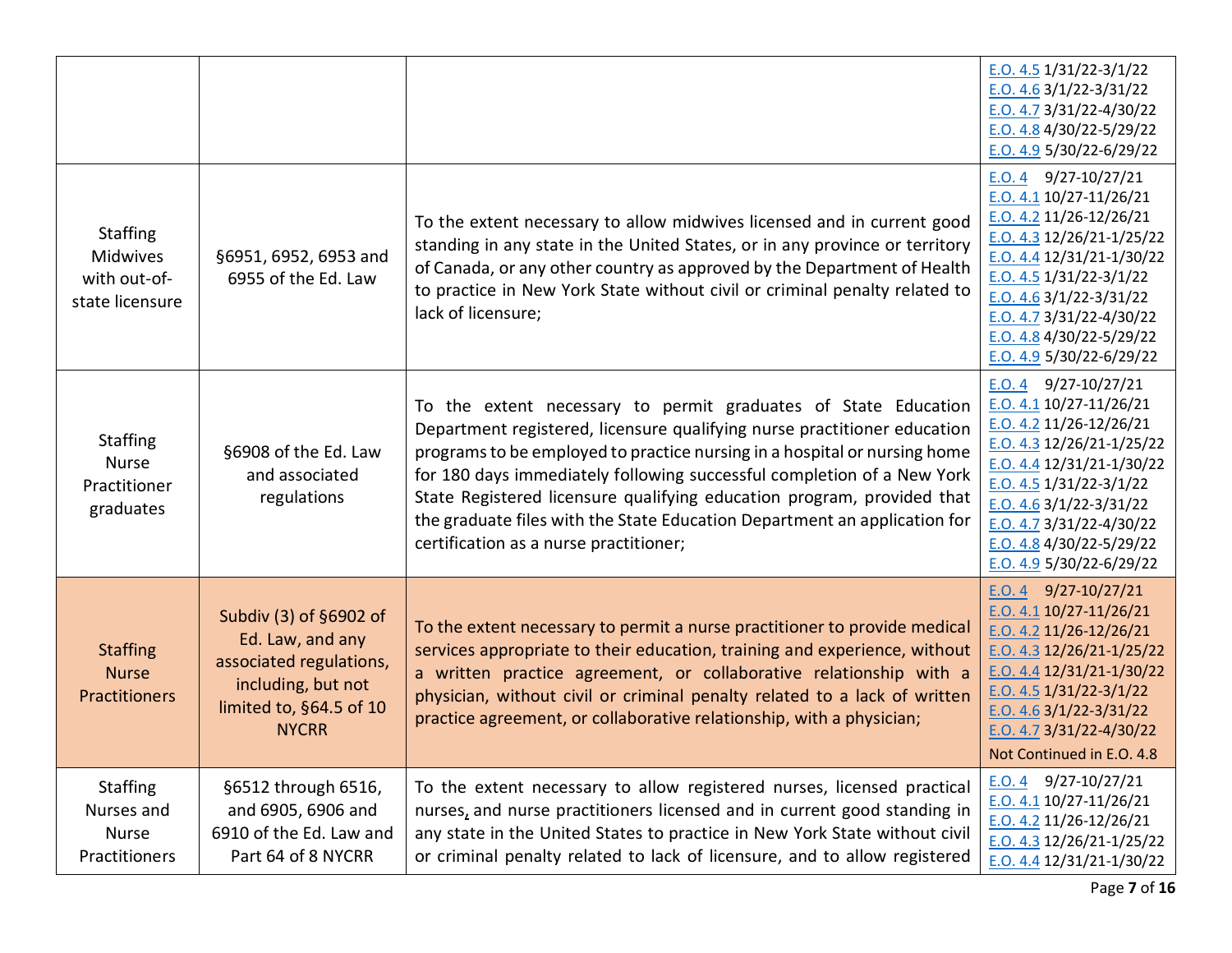| with out-of-<br>state licensure                                                                                                                    |                                                                                              | nurses, licensed practical nurses, and nurse practitioners or a substantially<br>similar title licensed and in current good standing in any province or<br>territory of Canada, or any other country as approved by the Department<br>of Health, to practice in New York State without civil or criminal penalty<br>related to lack of licensure;                                                                                                                                                                                                                                                                                                                                                                                                                                                                                                                                                                                                                                                                                                                                                                                                                                                                                           | $E. O. 4.5$ 1/31/22-3/1/22<br>$E. O. 4.6$ 3/1/22-3/31/22<br>$E.0.4.73/3/22-4/30/22$<br>E.O. 4.8 $4/30/22 - 5/29/22$<br>$E. O. 4.9$ 5/30/22-6/29/22                                                                                                                                                      |
|----------------------------------------------------------------------------------------------------------------------------------------------------|----------------------------------------------------------------------------------------------|---------------------------------------------------------------------------------------------------------------------------------------------------------------------------------------------------------------------------------------------------------------------------------------------------------------------------------------------------------------------------------------------------------------------------------------------------------------------------------------------------------------------------------------------------------------------------------------------------------------------------------------------------------------------------------------------------------------------------------------------------------------------------------------------------------------------------------------------------------------------------------------------------------------------------------------------------------------------------------------------------------------------------------------------------------------------------------------------------------------------------------------------------------------------------------------------------------------------------------------------|---------------------------------------------------------------------------------------------------------------------------------------------------------------------------------------------------------------------------------------------------------------------------------------------------------|
| <b>Staffing</b><br>Nurses,<br><b>Nurse</b><br>Practitioners,<br>and<br>Physician<br>Assistants,<br>licensed but not<br>registered in<br><b>NYS</b> | §6502 of the Ed. Law<br>and 8 NYCRR 59.8                                                     | To the extent necessary to allow physician's assistants, registered<br>professional nurses, licensed practical nurses, and nurse practitioners<br>licensed and in current good standing in New York State but not registered<br>in New York State to practice in New York State without civil or criminal<br>penalty related to lack of registration, and to allow specialist assistants,<br>respiratory therapists, respiratory therapist technicians, pharmacists,<br>clinical nurse specialists, dentists, dental hygienists, registered dental<br>assistants, midwives, perfusionists, clinical laboratory technologists,<br>cytotechnologists, certified clinical laboratory technicians, certified<br>histological technicians, licensed clinical social workers, licensed master<br>social workers, podiatrists, physical therapists, physical therapist<br>assistants, mental health counselors, marriage and family therapists,<br>creative arts therapists, psychoanalysts and psychologists who have an<br>unencumbered license and are currently in good standing in New York<br>State but not registered in New York State to practice in New York State<br>without civil or criminal penalty related to lack of registration; | $E.0.4$ 9/27-10/27/21<br>E.O. 4.1 10/27-11/26/21<br>E.O. 4.2 11/26-12/26/21<br>$E.0.4.3$ 12/26/21-1/25/22<br>E.O. 4.4 12/31/21-1/30/22<br>$E. O. 4.5$ 1/31/22-3/1/22<br>E.O. $4.63/1/22-3/31/22$<br>$E.0.4.73/3/22-4/30/22$<br>E.O. 4.8 $4/30/22 - 5/29/22$<br>E.O. 4.9 5/30/22-6/29/22                 |
| <b>Staffing</b><br><b>Nursing</b><br>graduates                                                                                                     | Subdiv 5 of §6907 of the<br>Ed. Law and associated<br>regulation                             | To the extent necessary to permit graduates of registered professional<br>nurse and licensed practical nurse licensure qualifying education<br>programs registered by the State Education Department to be employed<br>to practice nursing under the supervision of a registered professional<br>nurse and with the endorsement of the employing hospital or nursing<br>home for 180 days immediately following graduation;                                                                                                                                                                                                                                                                                                                                                                                                                                                                                                                                                                                                                                                                                                                                                                                                                 | E.O. 4 $9/27-10/27/21$<br>$E. O. 4.1 10/27 - 11/26/21$<br>$E. O. 4.2$ 11/26-12/26/21<br>$E.0.4.3$ 12/26/21-1/25/22<br>$E.0.4.4$ 12/31/21-1/30/22<br>$E. O. 4.5$ 1/31/22-3/1/22<br>$E. O. 4.6$ 3/1/22-3/31/22<br>$E.0.4.73/3/22-4/30/22$<br>E.O. 4.8 $4/30/22 - 5/29/22$<br>E.O. 4.9 $5/30/22 - 6/29/22$ |
| <b>Staffing</b><br>Out-of-State<br>Privileging and<br>Credentialing                                                                                | §2805-k of the PHL and<br>§405.4, 405.5, 405.9,<br>405.14, 405.19, and<br>405.22 of 10 NYCRR | To the extent necessary to allow staff with the necessary professional<br>competency and who are privileged and credentialed to work in a facility<br>in compliance with such section of the PHL and such secs of the NYCRR, or<br>who are privileged and credentialed to work in a facility in another state                                                                                                                                                                                                                                                                                                                                                                                                                                                                                                                                                                                                                                                                                                                                                                                                                                                                                                                               | $E.0.4$ 9/27-10/27/21<br>$E. O. 4.1 10/27 - 11/26/21$<br>E.O. 4.2 11/26-12/26/21<br>E.O. 4.3 12/26/21-1/25/22<br>$E.0.4.4$ 12/31/21-1/30/22                                                                                                                                                             |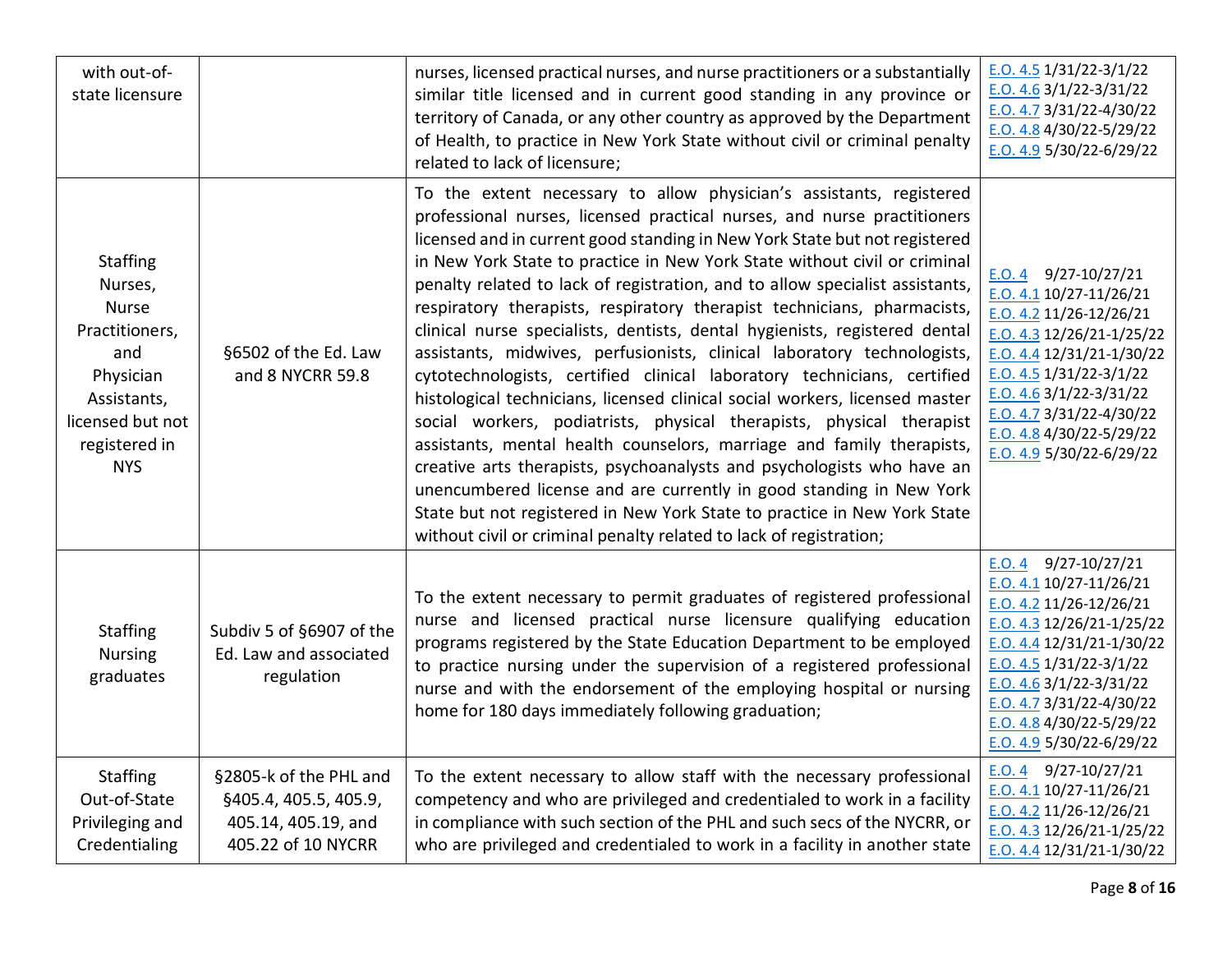|                                                                               |                                                                                                                              | in compliance with the applicable laws and regulations of that other state,<br>to practice in a facility in New York State;                                                                                                                                                                                                                                                                                                                                                                                                                               | E.O. 4.5 $1/31/22 - 3/1/22$<br>$E. O. 4.6$ 3/1/22-3/31/22<br>$E. O. 4.7 3/31/22 - 4/30/22$<br>E.O. 4.8 $4/30/22 - 5/29/22$<br>E.O. 4.9 5/30/22-6/29/22                                                                                                                                                        |
|-------------------------------------------------------------------------------|------------------------------------------------------------------------------------------------------------------------------|-----------------------------------------------------------------------------------------------------------------------------------------------------------------------------------------------------------------------------------------------------------------------------------------------------------------------------------------------------------------------------------------------------------------------------------------------------------------------------------------------------------------------------------------------------------|---------------------------------------------------------------------------------------------------------------------------------------------------------------------------------------------------------------------------------------------------------------------------------------------------------------|
| <b>Staffing</b><br>Physician<br>Assistants and<br>Specialist<br>Assistants    | Par 1 of §6542 of the Ed.<br>Law, Par 1 of §6549 of<br>the Ed. Law, and Subdiv<br>(a) and (b) of §94.2 of 10<br><b>NYCRR</b> | To the extent necessary to permit a physician assistant, and to permit a<br>specialist assistant, to provide medical services appropriate to their<br>education, training and experience without oversight from a supervising<br>physician without civil or criminal penalty related to a lack of oversight by<br>a supervising physician;                                                                                                                                                                                                                | E.O. 4 $9/27-10/27/21$<br>$E.0.4.1$ 10/27-11/26/21<br>E.O. 4.2 11/26-12/26/21<br>E.O. 4.3 12/26/21-1/25/22<br>E.O. 4.4 $12/31/21 - 1/30/22$<br>$E.0.4.5$ 1/31/22-3/1/22<br>E.O. 4.6 $3/1/22 - 3/31/22$<br>E.O. 4.7 $3/31/22 - 4/30/22$<br>E.O. $4.8\frac{4}{30}/22 - 5/29/22$<br>E.O. 4.9 $5/30/22 - 6/29/22$ |
| <b>Staffing</b><br>Physician<br>Assistants<br>with out-of-<br>state licensure | §6512 through 6516,<br>and 6541 of the Ed. Law<br>and Part 60.8 of 8<br><b>NYCRR</b>                                         | To the extent necessary to allow physician assistants licensed and in<br>current good standing in any state in the United States to practice in New<br>York State without civil or criminal penalty related to lack of licensure, and<br>to allow physician assistants or a substantially similar title licensed and in<br>current good standing in any province or territory of Canada, or any other<br>country as approved by the Department of Health to practice in New York<br>State without civil or criminal penalty related to lack of licensure; | E.O. 4 $9/27-10/27/21$<br>$E.0.4.1$ 10/27-11/26/21<br>E.O. 4.2 11/26-12/26/21<br>E.O. 4.3 12/26/21-1/25/22<br>E.O. 4.4 12/31/21-1/30/22<br>E.O. 4.5 $1/31/22 - 3/1/22$<br>E.O. 4.6 $3/1/22 - 3/31/22$<br>$E. O. 4.7 3/31/22 - 4/30/22$<br>E.O. $4.8\frac{4}{30}/22 - 5/29/22$<br>E.O. 4.9 5/30/22-6/29/22     |
| <b>Staffing</b><br>Physician<br>graduates                                     | §6524 of the Ed. Law,<br>§60.7 of 8 NYCRR and<br>sec par $(1)$ of subdiv $(g)$<br>405.4 of 10 NYCRR                          | To the extent necessary to allow any physician who will graduate in 2021<br>or 2022 from an academic medical program accredited by a medical<br>education accrediting agency for medical education by the Liaison<br>Committee on Medical Education or the American Osteopathic<br>Association, and has been accepted by an Accreditation Council for<br>Graduate Medical Education accredited residency program within or<br>outside of New York State to practice at any institution under the<br>supervision of a licensed physician;                  | E.O. 4 $9/27-10/27/21$<br>E.O. 4.1 10/27-11/26/21<br>$E.0.4.2$ 11/26-12/26/21<br>E.O. 4.3 12/26/21-1/25/22<br>E.O. 4.4 12/31/21-1/30/22<br>$E. O. 4.5$ 1/31/22-3/1/22<br>E.O. 4.6 $3/1/22 - 3/31/22$<br>$E.0.4.7$ 3/31/22-4/30/22<br>E.O. 4.8 4/30/22-5/29/22<br>E.O. 4.9 5/30/22-6/29/22                     |
| <b>Staffing</b><br>Physician<br>graduates                                     | §6512 through 6516,<br>and 6524 of the Ed. Law<br>and Part 60 of 8 NYCRR                                                     | To the extent necessary to allow individuals, who graduated from<br>registered or accredited medical programs located in New York State in<br>2021, to practice medicine in New York State, without the need to obtain                                                                                                                                                                                                                                                                                                                                    | E.O. 4 $9/27-10/27/21$<br>$E.0.4.1$ 10/27-11/26/21<br>$E.0.4.2$ 11/26-12/26/21<br>$E.0.4.3$ 12/26/21-1/25/22                                                                                                                                                                                                  |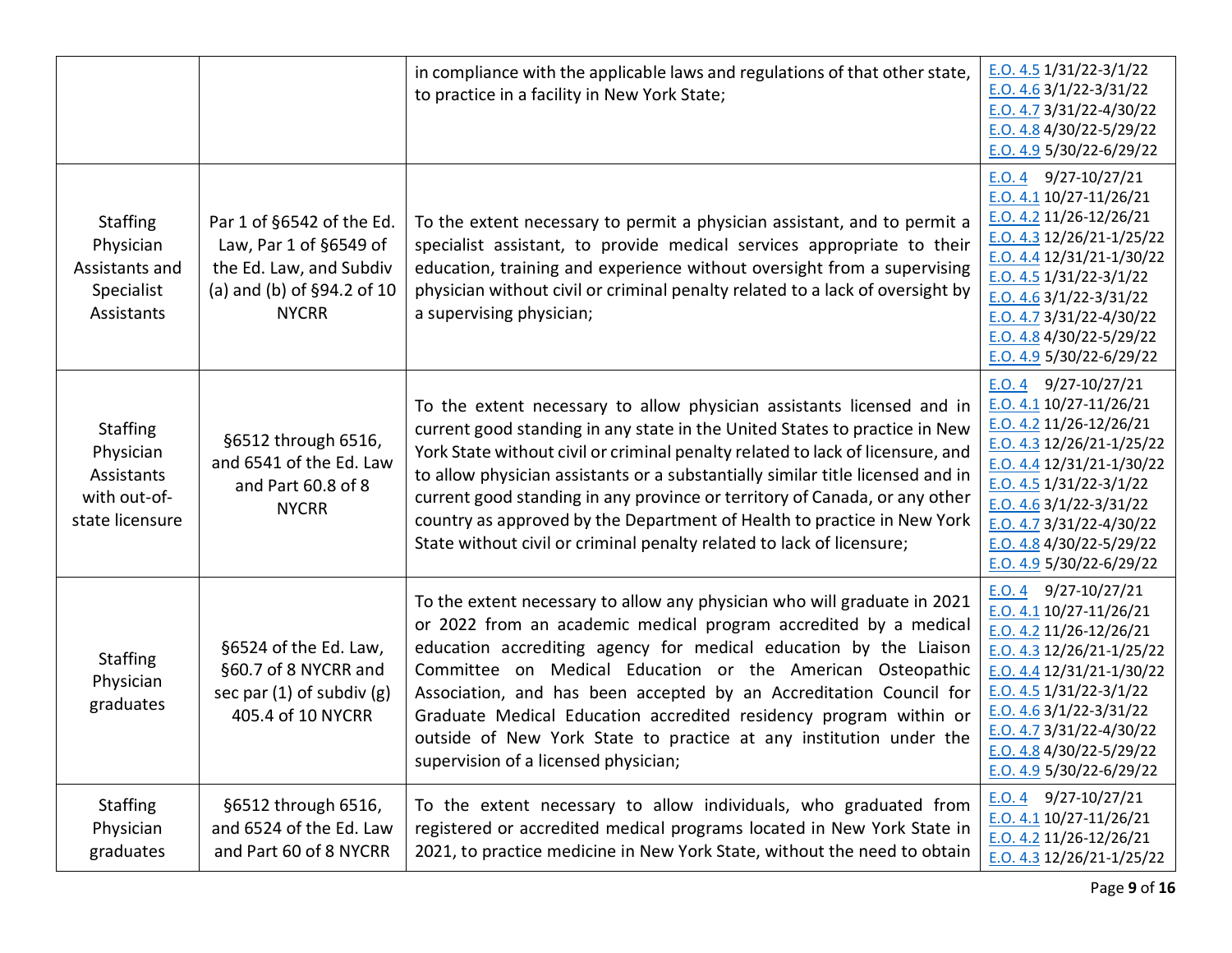|                                                                                                                                             |                                                                                          | a license and without civil or criminal penalty related to lack of licensure,<br>provided that the practice of medicine by such graduates shall in all cases<br>be supervised by a physician licensed and registered to practice medicine<br>in the State of New York;                                                                                                                                                                                                                                                 | E.O. 4.4 12/31/21-1/30/22<br>E.O. $4.5 \frac{1}{31}/22 - \frac{3}{1}/22$<br>$E. O. 4.6$ 3/1/22-3/31/22<br>$E. O. 4.7$ 3/31/22-4/30/22<br>E.O. 4.8 $4/30/22 - 5/29/22$<br>E.O. 4.9 $5/30/22 - 6/29/22$                                                                                                 |
|---------------------------------------------------------------------------------------------------------------------------------------------|------------------------------------------------------------------------------------------|------------------------------------------------------------------------------------------------------------------------------------------------------------------------------------------------------------------------------------------------------------------------------------------------------------------------------------------------------------------------------------------------------------------------------------------------------------------------------------------------------------------------|-------------------------------------------------------------------------------------------------------------------------------------------------------------------------------------------------------------------------------------------------------------------------------------------------------|
| <b>Staffing</b><br>Physicians<br>licensed but not<br>registered in<br><b>NYS</b>                                                            | §6502 of the Ed. Law<br>and §59.8 of 8 NYCRR                                             | To the extent necessary to allow physicians licensed and in current good<br>standing in New York State but not registered in New York State to<br>practice in New York State without civil or criminal penalty related to lack<br>of registration;                                                                                                                                                                                                                                                                     | E.O. 4 $9/27-10/27/21$<br>E.O. 4.1 10/27-11/26/21<br>E.O. 4.2 11/26-12/26/21<br>E.O. 4.3 12/26/21-1/25/22<br>$E. O. 4.4 12/31/21-1/30/22$<br>E.O. 4.5 $1/31/22 - 3/1/22$<br>E.O. 4.6 $3/1/22 - 3/31/22$<br>$E.0.4.7$ 3/31/22-4/30/22<br>E.O. 4.8 $4/30/22 - 5/29/22$<br>$E. O. 4.9$ 5/30/22-6/29/22   |
| <b>Staffing</b><br>Physicians<br>with out-of-<br>state licensure                                                                            | §6512 through 6516,<br>and 6524 of the Ed. Law<br>and Part 60 of 8 NYCRR                 | To the extent necessary to allow physicians licensed and in current good<br>standing in any state in the United States to practice medicine in New York<br>State without civil or criminal penalty related to lack of licensure, and to<br>allow physicians licensed and in current good standing in any province or<br>territory of Canada, or any other country as approved by the Department<br>of Health to practice medicine in New York State without civil or criminal<br>penalty related to lack of licensure; | $E.0.4$ 9/27-10/27/21<br>E.O. 4.1 10/27-11/26/21<br>$E. O. 4.2 11/26 - 12/26/21$<br>E.O. 4.3 12/26/21-1/25/22<br>E.O. 4.4 12/31/21-1/30/22<br>E.O. 4.5 $1/31/22 - 3/1/22$<br>E.O. 4.6 $3/1/22 - 3/31/22$<br>$E.0.4.7$ 3/31/22-4/30/22<br>E.O. 4.8 4/30/22-5/29/22<br>$E. O. 4.9$ 5/30/22-6/29/22      |
| <b>Staffing</b><br>Physicians,<br><b>Nurse</b><br>Practitioners,<br>and<br><b>Nurses</b><br>licensed but not<br>registered in<br><b>NYS</b> | §6502, 6524, 6905, 6906<br>and 6910 of the Ed. Law<br>and Part 59.8 of 8<br><b>NYCRR</b> | To the extent necessary to authorize retired physicians, registered<br>professional nurses, licensed practical nurses, and nurse practitioners<br>licensed to practice and in current good standing in New York State, but<br>not currently registered in New York State, to re-register through use of<br>an expedited automatic registration form developed by the state and to<br>waive any registration fee for the triennial registration period for such<br>registrants;                                         | E.O. 4 $9/27-10/27/21$<br>E.O. 4.1 10/27-11/26/21<br>$E. O. 4.2 11/26 - 12/26/21$<br>$E.0.4.3$ 12/26/21-1/25/22<br>$E. O. 4.4 12/31/21-1/30/22$<br>$E. O. 4.5 1/31/22 - 3/1/22$<br>E.O. 4.6 $3/1/22 - 3/31/22$<br>E.O. 4.7 3/31/22-4/30/22<br>E.O. 4.8 4/30/22-5/29/22<br>$E. O. 4.9$ 5/30/22-6/29/22 |
| <b>Staffing</b><br>Radiologic                                                                                                               | §3507 of the PHL and<br>Part 89 of 10 NYCRR                                              | To the extent necessary to permit radiologic technologists licensed and in<br>current good standing in New York State but not registered in New York                                                                                                                                                                                                                                                                                                                                                                   | E.O. 4 $9/27-10/27/21$<br>$E.0.4.1$ 10/27-11/26/21                                                                                                                                                                                                                                                    |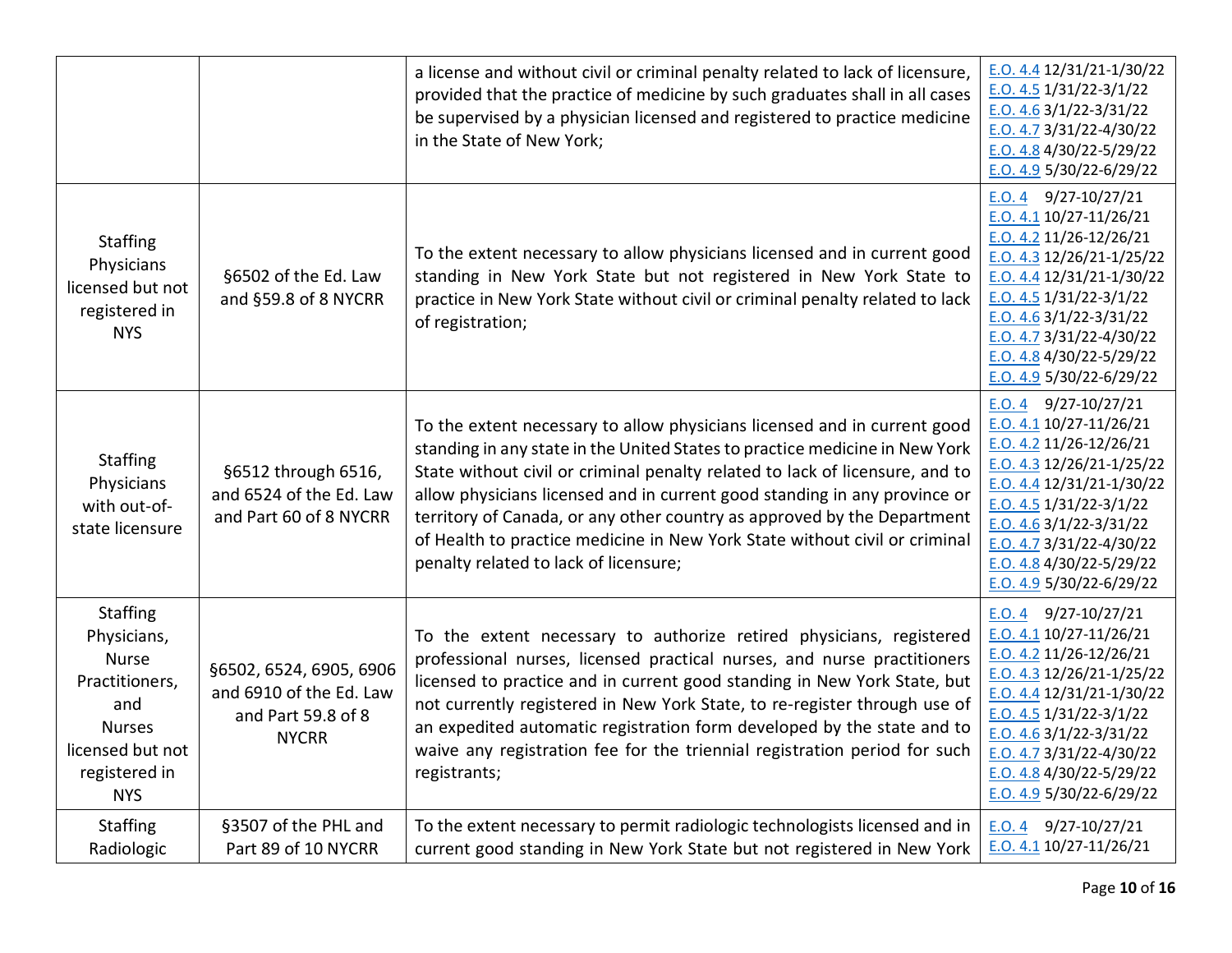| Technologists<br>licensed but not<br>registered in<br><b>NYS</b>                            |                                                                                          | State to practice in New York State without civil or criminal penalty related<br>to lack of registration;                                                                                                                                       | E.O. 4.2 11/26-12/26/21<br>$E.0.4.3$ 12/26/21-1/25/22<br>$E.0.4.4$ 12/31/21-1/30/22<br>$E. O. 4.5 1/31/22 - 3/1/22$<br>E.O. $4.63/1/22-3/31/22$<br>E.O. 4.7 3/31/22-4/30/22<br>E.O. 4.8 $4/30/22 - 5/29/22$<br>E.O. 4.9 5/30/22-6/29/22                                                        |
|---------------------------------------------------------------------------------------------|------------------------------------------------------------------------------------------|-------------------------------------------------------------------------------------------------------------------------------------------------------------------------------------------------------------------------------------------------|------------------------------------------------------------------------------------------------------------------------------------------------------------------------------------------------------------------------------------------------------------------------------------------------|
| <b>Staffing</b><br>Radiologic<br>Technologists<br>with out-of-<br>state licensure           | §3502 and 3505 of the<br>PHL and Part 89 of 10<br><b>NYCRR</b>                           | To the extent necessary to permit radiologic technologists licensed and in<br>current good standing in any state in the United State to practice in New<br>York State without civil or criminal penalty related to lack of licensure;           | E.O. 4 $9/27-10/27/21$<br>E.O. 4.1 10/27-11/26/21<br>$E.0.4.2$ 11/26-12/26/21<br>E.O. 4.3 12/26/21-1/25/22<br>$E.0.4.4$ 12/31/21-1/30/22<br>$E. O. 4.5 1/31/22 - 3/1/22$<br>$E. O. 4.6$ 3/1/22-3/31/22<br>E.O. 4.7 3/31/22-4/30/22<br>E.O. 4.8 4/30/22-5/29/22<br>E.O. 4.9 $5/30/22 - 6/29/22$ |
| <b>Staffing</b><br>Respiratory<br>Therapists<br>with out-of-<br>state licensure             | §8502, 8504, 8504-a,<br>8505, and 8507 of the<br>Ed. Law and Subpart 79-<br>4 of 8 NYCRR | To the extent necessary to allow respiratory therapists licensed and in<br>current good standing in any state in the United States to practice in New<br>York State without civil or criminal penalty related to lack of licensure;             | E.O. 4 $9/27-10/27/21$<br>E.O. 4.1 10/27-11/26/21<br>E.O. 4.2 11/26-12/26/21<br>$E.0.4.3$ 12/26/21-1/25/22<br>$E.0.4.4$ 12/31/21-1/30/22<br>$E. O. 4.5 1/31/22 - 3/1/22$<br>E.O. $4.63/1/22-3/31/22$<br>$E.0.4.7$ 3/31/22-4/30/22<br>E.O. 4.8 4/30/22-5/29/22<br>E.O. 4.9 $5/30/22 - 6/29/22$  |
| <b>Staffing</b><br>Respiratory<br>Therapy<br>Technicians<br>with out-of-<br>state licensure | §6512 through 6516 and<br>8510 of the Ed. Law and<br>8 NYCRR Subpart 79-4                | To the extent necessary to allow respiratory therapy technicians licensed<br>and in current good standing in any state in the United States to practice<br>in New York State without civil or criminal penalty related to lack of<br>licensure; | E.O. 4 $9/27-10/27/21$<br>E.O. 4.1 10/27-11/26/21<br>E.O. 4.2 11/26-12/26/21<br>E.O. 4.3 12/26/21-1/25/22<br>E.O. 4.4 12/31/21-1/30/22<br>$E. O. 4.5$ 1/31/22-3/1/22<br>$E. O. 4.6$ 3/1/22-3/31/22<br>$E.0.4.73/3/22-4/30/22$<br>E.O. 4.8 4/30/22-5/29/22<br>E.O. 4.9 $5/30/22 - 6/29/22$      |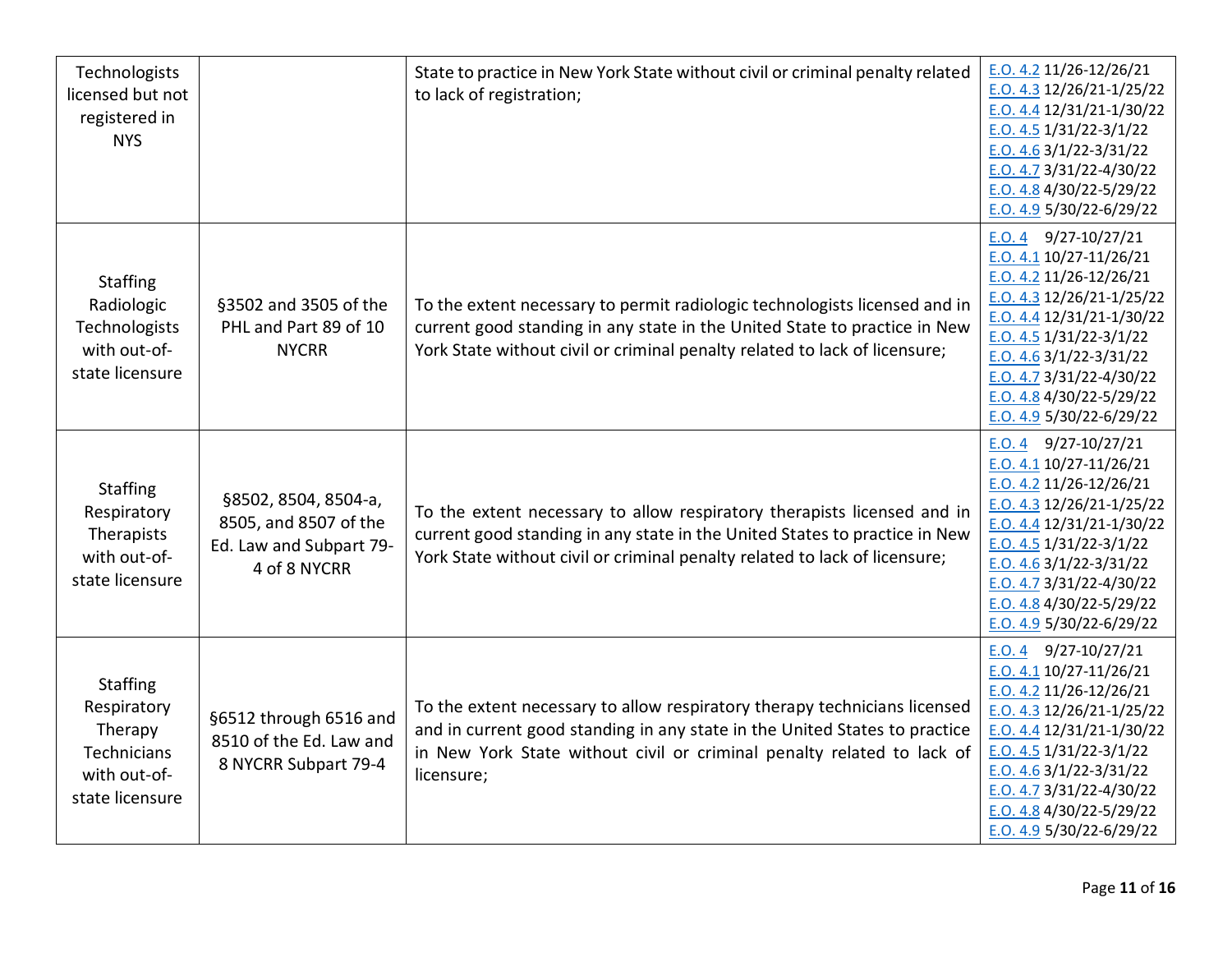| <b>Staffing</b><br>Social Workers<br>with out-of-<br>state licensure      | §6512 through 6516,<br>and 7704 of the Ed. Law<br>and Part 74 of 8 NYCRR                                         | To the extent necessary to allow licensed master social workers, licensed<br>clinical social workers, and substantially similar titles licensed and in<br>current good standing in any state in the United States, or in any province<br>or territory of Canada, or any other country as approved by the<br>Department of Health to practice in New York State without civil or<br>criminal penalty related to lack of licensure;                                                                                                                                                                                                                                                                                                                                                               | E.O. 4 $9/27-10/27/21$<br>$E.0.4.1$ 10/27-11/26/21<br>$E.0.4.2$ 11/26-12/26/21<br>$E.0.4.3$ 12/26/21-1/25/22<br>E.O. 4.4 $12/31/21 - 1/30/22$<br>E.O. 4.5 $1/31/22 - 3/1/22$<br>$E.0.4.6$ 3/1/22-3/31/22<br>$E. O. 4.7$ 3/31/22-4/30/22<br>E.O. 4.8 4/30/22-5/29/22<br>E.O. 4.9 5/30/22-6/29/22      |
|---------------------------------------------------------------------------|------------------------------------------------------------------------------------------------------------------|-------------------------------------------------------------------------------------------------------------------------------------------------------------------------------------------------------------------------------------------------------------------------------------------------------------------------------------------------------------------------------------------------------------------------------------------------------------------------------------------------------------------------------------------------------------------------------------------------------------------------------------------------------------------------------------------------------------------------------------------------------------------------------------------------|------------------------------------------------------------------------------------------------------------------------------------------------------------------------------------------------------------------------------------------------------------------------------------------------------|
| <b>Staffing</b><br><b>Surgical</b><br><b>Technologists</b>                | §2824(7)(c) of the PHL                                                                                           | To the extent necessary to permit healthcare facilities to continue to<br>employ surgical technologists who failed to meet the minimum standards<br>for surgical technologists within two years of the start of employment or<br>contracting for the performance of surgical technology.                                                                                                                                                                                                                                                                                                                                                                                                                                                                                                        | E.O. 4.3 $12/26/21 - 1/25/22$<br>E.O. 4.4 12/31/21-1/30/22<br>$E.0.4.5$ 1/31/22-3/1/22<br>$E. O. 4.6$ 3/1/22-3/31/22<br>E.O. 4.7 $3/31/22 - 4/30/22$<br>E.O. 4.8 $4/30/22 - 5/29/22$<br>E.O. 4.9 $5/30/22 - 6/29/22$                                                                                 |
| <b>Staffing</b><br>Volunteers and<br>Personnel<br>from other<br>Hospitals | Subdiv (b) of §405.3 of<br>10 NYCRR                                                                              | To the extent necessary to allow general hospitals to use qualified<br>volunteers or personnel affiliated with different general hospitals, subject<br>to the terms and conditions established by the Commissioner of Health;                                                                                                                                                                                                                                                                                                                                                                                                                                                                                                                                                                   | E.O. 4 $9/27-10/27/21$<br>$E. O. 4.1 10/27 - 11/26/21$<br>E.O. 4.2 11/26-12/26/21<br>E.O. 4.3 12/26/21-1/25/22<br>$E. O. 4.4 12/31/21-1/30/22$<br>$E.0.4.5$ 1/31/22-3/1/22<br>$E. O. 4.6$ 3/1/22-3/31/22<br>E.O. 4.7 3/31/22-4/30/22<br>E.O. 4.8 $4/30/22 - 5/29/22$<br>E.O. 4.9 $5/30/22 - 6/29/22$ |
| <b>State</b><br>Contracting                                               | §112 of the State<br>Finance Law, to the<br>extent consistent with<br>Article V, §1 of the State<br>Constitution | To the extent necessary to add additional work, sites, and time to State<br>contracts or to award emergency contracts, including but not limited to<br>emergency contracts or leases for relocation and support of State<br>operations under §3 of the Public Buildings Law; or emergency contracts<br>under §9 of the Public Buildings Law; or emergency contracts for<br>professional services under §136- a of the State Finance Law; or<br>emergency contracts for commodities, services, and technology under<br>§163 of the State Finance Law; or emergency contracts for purchases of<br>commodities, services, and technology through any federal GSA<br>schedules, federal 1122 programs, or other state, regional, local, multi-<br>jurisdictional, or cooperative contract vehicles; | 9/27-10/27/21<br>E.O. 4<br>$E.0.4.1$ 10/27-11/26/21<br>$E.0.4.2$ 11/26-12/26/21<br>$E.0.4.3$ 12/26/21-1/25/22<br>$E.0.4.4$ 12/31/21-1/30/22<br>$E.0.4.5$ 1/31/22-3/1/22<br>E.O. 4.6 $3/1/22 - 3/31/22$<br>E.O. 4.7 3/31/22-4/30/22<br>E.O. 4.8 $4/30/22 - 5/29/22$<br>E.O. 4.9 $5/30/22 - 6/29/22$   |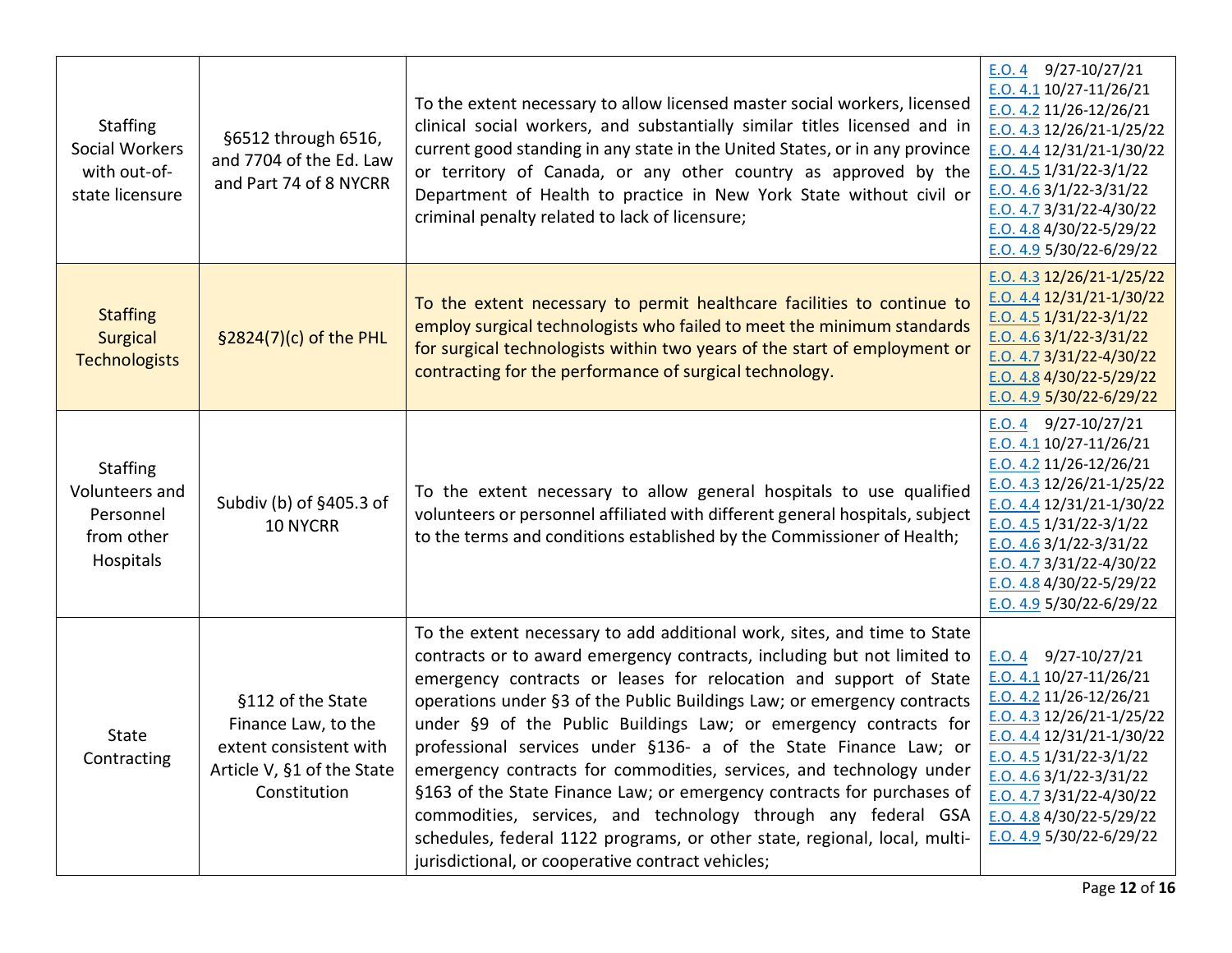| State<br>Contracting                        | §163 of the State<br>Finance Law and Article<br>4-C of the Economic<br>Development Law | To the extent necessary to expedite contracting for necessary services,<br>commodities, and technology;                                                                                                                                                                                                                                                                                                                                                                                                                                                                                                                                                                                                                                                                                                                                                                                                                                                                                                          | E.O. 4 $9/27-10/27/21$<br>$E.0.4.1$ 10/27-11/26/21<br>$E.0.4.2$ 11/26-12/26/21<br>$E.0.4.3$ 12/26/21-1/25/22<br>$E.0.4.5$ 1/31/22-3/1/22<br>$E. O. 4.6$ 3/1/22-3/31/22<br>E.O. $4.73/31/22 - 4/30/22$<br>E.O. $4.84/30/22 - 5/29/22$<br>E.O. 4.9 $5/30/22 - 6/29/22$                                                                  |
|---------------------------------------------|----------------------------------------------------------------------------------------|------------------------------------------------------------------------------------------------------------------------------------------------------------------------------------------------------------------------------------------------------------------------------------------------------------------------------------------------------------------------------------------------------------------------------------------------------------------------------------------------------------------------------------------------------------------------------------------------------------------------------------------------------------------------------------------------------------------------------------------------------------------------------------------------------------------------------------------------------------------------------------------------------------------------------------------------------------------------------------------------------------------|---------------------------------------------------------------------------------------------------------------------------------------------------------------------------------------------------------------------------------------------------------------------------------------------------------------------------------------|
| Telemedicine                                | §415.15 of 10 NYCRR                                                                    | To the extent necessary to allow physician visits for nursing home<br>residents to be performed via telemedicine;                                                                                                                                                                                                                                                                                                                                                                                                                                                                                                                                                                                                                                                                                                                                                                                                                                                                                                | $E.0.4$ 9/27-10/27/21<br>E.O. 4.1 10/27-11/26/21<br>E.O. 4.2 11/26-12/26/21<br>E.O. $4.3$ 12/26/21-1/25/22<br>$E.0.4.4$ 12/31/21-1/30/22<br>$E.0.4.5$ 1/31/22-3/1/22<br>$E.0.4.6$ 3/1/22-3/31/22<br>E.O. 4.7 3/31/22-4/30/22<br>E.O. $4.84/30/22 - 5/29/22$<br>E.O. 4.9 $5/30/22 - 6/29/22$                                           |
| <b>Testing</b>                              | §8602 and 8603 of the<br>Ed. Law, and §58-1.5 of<br><b>10 NYCRR</b>                    | To the extent necessary to permit individuals who meet the federal<br>requirements for high complexity testing to perform testing for the<br>detection of SARS-CoV-2 in specimens collected from individuals<br>suspected of suffering from a COVID-19 infection; (E.O. 4)<br>The temporary modification of Secs 8602 and 8603 of the Education Law,<br>and §58-1.5 of Title 10 of the NYCRR, contained in E.O. 4, insofar as such<br>modification authorized individuals to perform testing for the detection of<br>SARS-CoV-2, or its antibodies, is modified only to the extent necessary to<br>further allow such individuals to perform any clinical laboratory test on<br>any specimen, including for the detection of SARS-CoV-2 and influenza,<br>provided such individual is under appropriate supervision and meets the<br>federal requirements for testing personnel appropriate to the assay or<br>device authorized by the FDA or the New York State Department of<br>Health; (Amended by E.O. 4.1) | E.O. 4 $9/27-10/27/21$<br>Amended by:<br>$E. O. 4.1 10/27 - 11/26/21$<br>Extended by:<br>$E.0.4.2$ 11/26-12/26/21<br>$E.0.4.3$ 12/26/21-1/25/22<br>E.O. 4.4 $12/31/21 - 1/30/22$<br>$E. O. 4.5$ 1/31/22-3/1/22<br>E.O. $4.63/1/22-3/31/22$<br>E.O. 4.7 $3/31/22 - 4/30/22$<br>E.O. $4.84/30/22 - 5/29/22$<br>E.O. 4.9 5/30/22-6/29/22 |
| <b>Testing and</b><br>Vaccination<br>Orders | Subdiv 1 of §6902,<br>Subdiv 4, 5 and 7 of<br>§6909 of the Ed. Law,                    | To the extent necessary to permit physicians and certified nurse<br>practitioners to issue a non-patient specific regimen to nurses or any such<br>other persons authorized by law or by this executive order to (1) collect                                                                                                                                                                                                                                                                                                                                                                                                                                                                                                                                                                                                                                                                                                                                                                                     | $9/27 - 10/27/21$<br>E.O.4<br>Amended by:<br>$E. O. 4.1 10/27 - 11/26/21$<br>Extended by:                                                                                                                                                                                                                                             |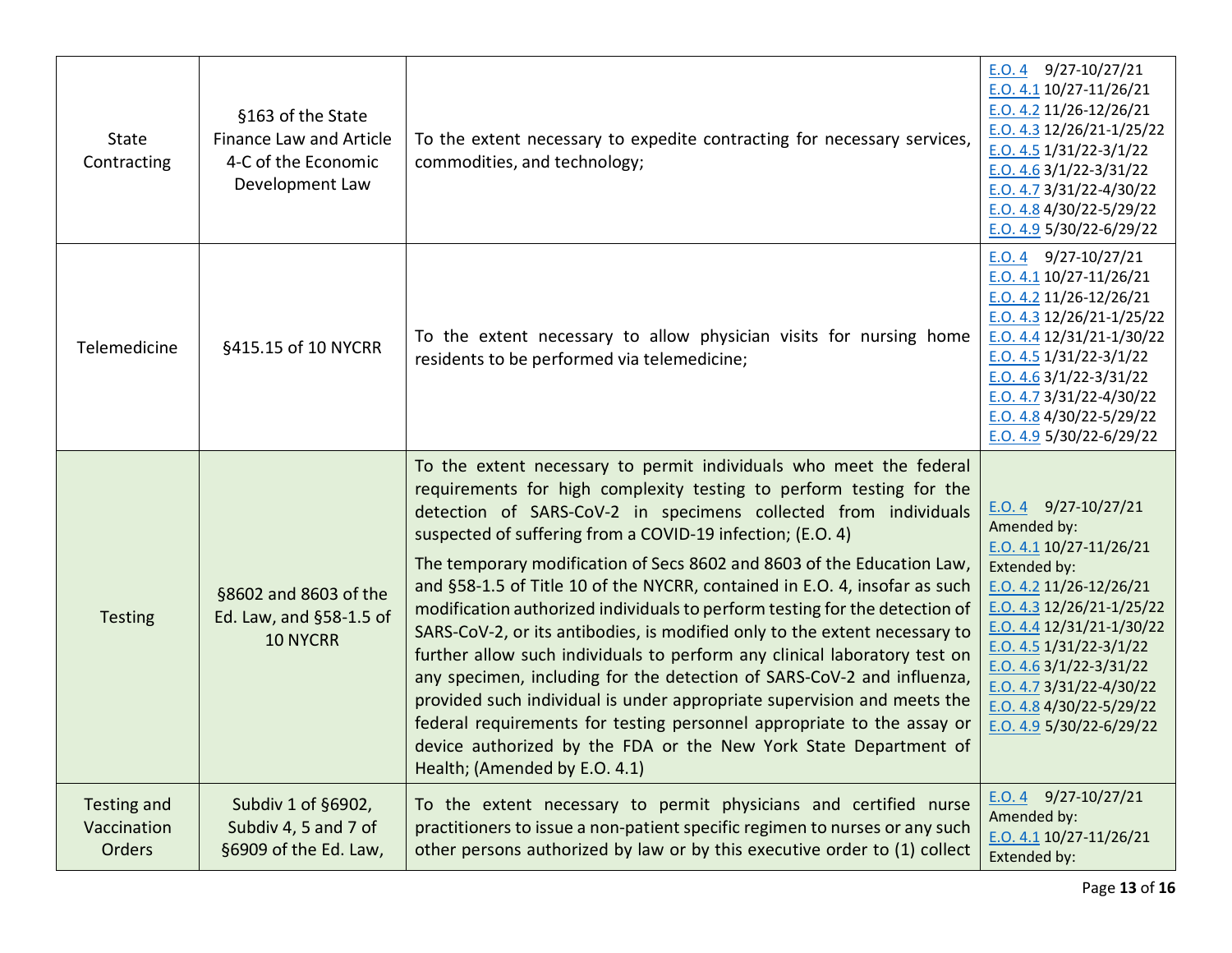|                                                                  | subdiv 6 and 7 of §6527<br>of the Ed. Law, and<br>§63.9 and 64.7 of 8<br><b>NYCRR</b>                                                                                     | throat or nasopharyngeal swab specimens from individuals suspected of<br>suffering from a COVID-19 infection, for purposes of testing, or to perform<br>such other tasks as may be necessary to provide care for individuals<br>diagnosed or suspected of suffering from a COVID-19 infection; (2) collect<br>blood specimens for the diagnosis of acute or past COVID-19 disease; (3)<br>administer vaccinations against influenza or COVID-19 pursuant to the<br>most recent recommendations by the Advisory Committee for<br>Immunization Practices (ACIP) and/or an applicable United States Food<br>and Drug Administration approval or Emergency Use Authorization (EUA),<br>subject to any other conditions set forth in this Order, including but not<br>limited to conditions related to training and supervision, where<br>applicable; and (4) where applicable and to the extent necessary, to<br>perform tasks, under the supervision of a nurse, otherwise limited to the<br>scope of practice of a licensed or registered nurse to provide care for<br>individuals; (E.O. 4)<br>The suspension contained in E.O. 4 of subdiv 1 of §6902, Subdiv 4, 5 and 7<br>of §6909 of the Education Law, subdiv 6 and 7 of §6527 of the Education<br>Law, and §63.9 and 64.7 of Title 8 of the NYCRR to allow testing for COVID-<br>19, is further modified only to add influenza testing, subject to the same<br>terms and conditions; (Amended by E.O. 4.1) | $E.0.4.2$ 11/26-12/26/21<br>$E. O. 4.3 12/26/21-1/25/22$<br>$E. O. 4.4 12/31/21 - 1/30/22$<br>E.O. 4.5 $1/31/22 - 3/1/22$<br>E.O. 4.6 $3/1/22 - 3/31/22$<br>E.O. 4.7 $3/31/22 - 4/30/22$<br>E.O. 4.8 $4/30/22 - 5/29/22$<br>E.O. 4.9 $5/30/22 - 6/29/22$                                           |
|------------------------------------------------------------------|---------------------------------------------------------------------------------------------------------------------------------------------------------------------------|-----------------------------------------------------------------------------------------------------------------------------------------------------------------------------------------------------------------------------------------------------------------------------------------------------------------------------------------------------------------------------------------------------------------------------------------------------------------------------------------------------------------------------------------------------------------------------------------------------------------------------------------------------------------------------------------------------------------------------------------------------------------------------------------------------------------------------------------------------------------------------------------------------------------------------------------------------------------------------------------------------------------------------------------------------------------------------------------------------------------------------------------------------------------------------------------------------------------------------------------------------------------------------------------------------------------------------------------------------------------------------------------------------------------------------------------------------------------|----------------------------------------------------------------------------------------------------------------------------------------------------------------------------------------------------------------------------------------------------------------------------------------------------|
| Testing and<br>Vaccination<br><b>Non-Nursing</b><br><b>Staff</b> | §6521 and 6902 of the<br>Ed. Law, subdiv 4, 5, and<br>7 of §6909 of the Ed.<br>Law, subdiv 6 and 7 of<br>§6527 of the Ed. Law,<br>and §63.9 and 64.7 of 8<br><b>NYCRR</b> | Insofar as they limit the execution of medical regimens prescribed by a<br>licensed physicians or other licensed and legally authorized health care<br>providers to registered nurses licensed pursuant to Article 139 of the<br>Education Law, to the extent necessary to permit non-nursing staff, as<br>permitted by law and upon completion of training deemed adequate by<br>the Commissioner of Health, to: (1) collect throat, nasal, or<br>nasopharyngeal swab specimens, as applicable and appropriate, from<br>individuals suspected of being infected by COVID-19 or influenza, for<br>purposes of testing; (2) collect blood specimens for the diagnosis of acute<br>or past COVID-19 disease; (3) administer vaccinations against influenza or<br>COVID-19 pursuant to the most recent recommendations by the Advisory<br>Committee for Immunization Practices (ACIP) and/or an applicable United<br>States Food and Drug Administration approval or Emergency Use<br>Authorization (EUA), subject to any other conditions set forth in this<br>Order, including but not limited to conditions related to training and                                                                                                                                                                                                                                                                                                                             | $E.0.4$ 9/27-10/27/21<br>$E.0.4.1$ 10/27-11/26/21<br>E.O. 4.2 11/26-12/26/21<br>E.O. 4.3 $12/26/21 - 1/25/22$<br>$E. O. 4.4 12/31/21-1/30/22$<br>$E. O. 4.5$ 1/31/22-3/1/22<br>$E.0.4.6$ 3/1/22-3/31/22<br>$E. O. 4.7$ 3/31/22-4/30/22<br>E.O. 4.8 4/30/22-5/29/22<br>E.O. 4.9 $5/30/22 - 6/29/22$ |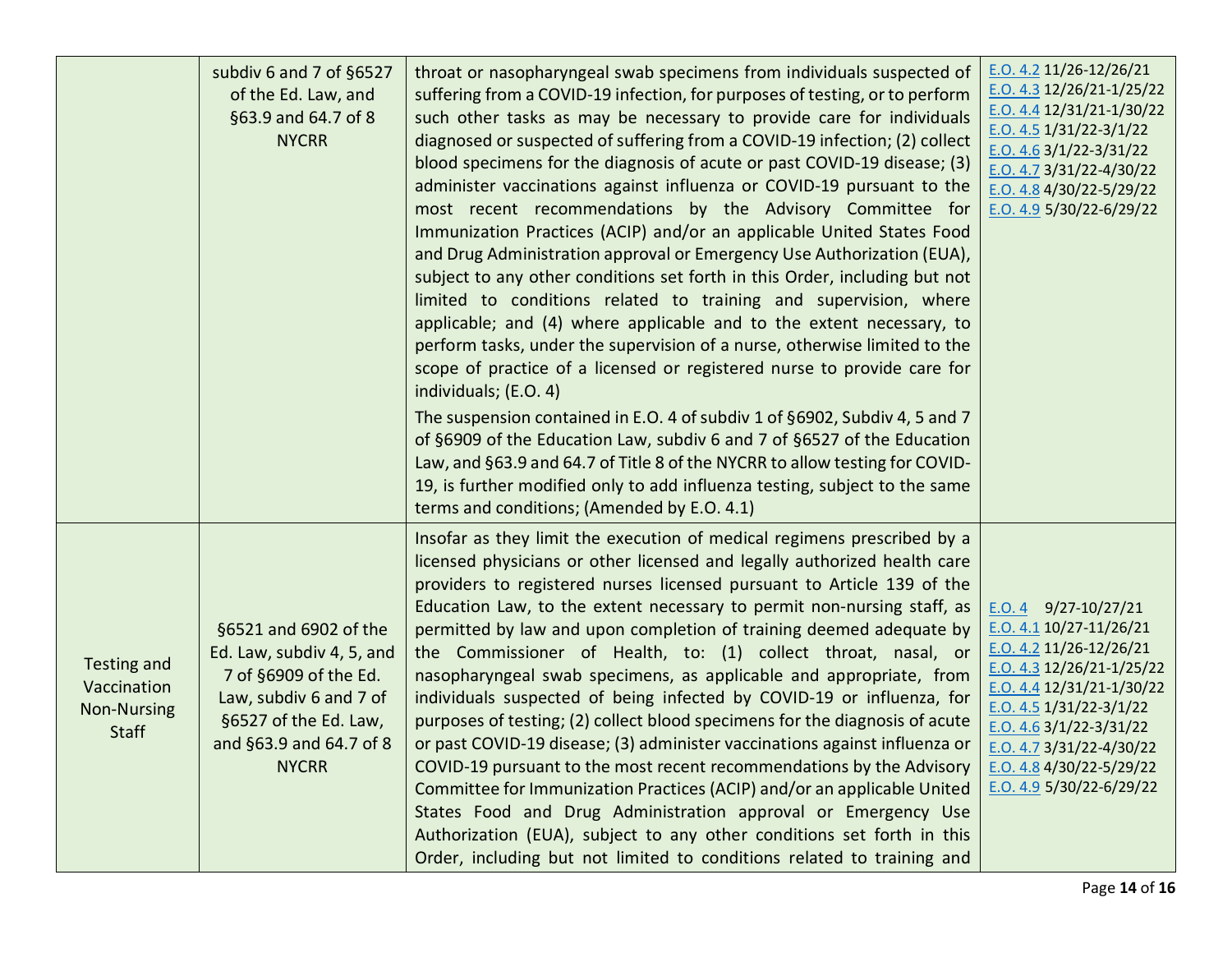|                                                    |                                                                                                   | supervision, where applicable; and (4) where applicable and to the extent<br>necessary, to perform tasks, under the supervision of a nurse, otherwise<br>limited to the scope of practice of a licensed or registered nurse to provide<br>care for individuals;                                                                                                                                                                                                                                                                                                                                                             |                                                                                                                                                                                                                                                                                                   |
|----------------------------------------------------|---------------------------------------------------------------------------------------------------|-----------------------------------------------------------------------------------------------------------------------------------------------------------------------------------------------------------------------------------------------------------------------------------------------------------------------------------------------------------------------------------------------------------------------------------------------------------------------------------------------------------------------------------------------------------------------------------------------------------------------------|---------------------------------------------------------------------------------------------------------------------------------------------------------------------------------------------------------------------------------------------------------------------------------------------------|
| <b>Testing Orders</b><br><b>Nurses</b>             | Subdiv 4 of §6909 of the<br>Ed. Law, subdiv 6 of<br>§6527 of the Ed. Law,<br>and §64.7 of 8 NYCRR | To the extent necessary to permit physicians and certified nurse<br>practitioners to issue a non-patient specific regimen to nurses or any such<br>other persons authorized by law or by this executive order to collect<br>throat or nasopharyngeal swab specimens from individuals suspected of<br>suffering from a COVID-19 infection, for purposes of testing, or to perform<br>such other tasks as may be necessary to provide care for individuals<br>diagnosed or suspected of suffering from a COVID-19 infection;                                                                                                  | E.O. 4<br>9/27-10/27/21<br>$E. O. 4.1 10/27 - 11/26/21$<br>E.O. 4.2 11/26-12/26/21<br>E.O. 4.3 12/26/21-1/25/22<br>$E.0.4.4$ 12/31/21-1/30/22<br>$E.0.4.5$ 1/31/22-3/1/22<br>E.O. $4.63/1/22-3/31/22$<br>$E.0.4.73/3/22-4/30/22$<br>E.O. 4.8 4/30/22-5/29/22<br>E.O. 4.9 $5/30/22 - 6/29/22$      |
| <b>Testing Orders</b><br><b>Nurses</b>             | Article 139 of the Ed.<br>Law, §576-b of the PHL<br>and §58-1.7 of 10 NYCRR                       | To the extent necessary to permit registered nurses to order the collection<br>of throat or nasopharyngeal swab specimens from individuals suspected<br>of being infected by COVID-19, for purposes of testing; (E.O. 4)<br>The suspension contained in E.O. 4 of Article 139 of the Education Law,<br>§576-b of the PHL and §58-1.7 of Title 10 of the NYCRR is further modified<br>only to the extent necessary to permit registered nurses to also order the<br>collection of saliva and nasal tests, in addition to throat and<br>nasopharyngeal swab specimens from individuals, for purposes of COVID-<br>19 testing; | $E.0.4$ 9/27-10/27/21<br>E.O. 4.1 10/27-11/26/21<br>E.O. 4.2 11/26-12/26/21<br>$E.0.4.3$ 12/26/21-1/25/22<br>E.O. 4.4 $12/31/21 - 1/30/22$<br>E.O. 4.5 $1/31/22-3/1/22$<br>$E. O. 4.6$ 3/1/22-3/31/22<br>E.O. 4.7 $3/31/22 - 4/30/22$<br>E.O. 4.8 $4/30/22 - 5/29/22$<br>E.O. 4.9 5/30/22-6/29/22 |
| Testing<br>Clinical<br>Laboratory<br>Practitioners | Article 165 of the Ed.<br>Law and §58-1.3 of 10<br><b>NYCRR</b>                                   | To the extent necessary to allow clinical laboratory practitioners to<br>perform testing in a clinical laboratory under remote supervision,<br>provided a supervisor is on-site at least eight hours per week;                                                                                                                                                                                                                                                                                                                                                                                                              | $E.0.4$ 9/27-10/27/21<br>E.O. 4.1 10/27-11/26/21<br>E.O. 4.2 11/26-12/26/21<br>$E.0.4.3$ 12/26/21-1/25/22<br>$E.0.4.4$ 12/31/21-1/30/22<br>E.O. 4.5 $1/31/22-3/1/22$<br>E.O. $4.63/1/22-3/31/22$<br>E.O. 4.7 3/31/22-4/30/22<br>E.O. 4.8 4/30/22-5/29/22<br>E.O. 4.9 5/30/22-6/29/22              |
| Vaccine<br>Administration                          | Subdiv (7) of PHL §3001,<br>and subdiv (p) of §800.3<br>of 10 NYCRR                               | To the extent necessary to allow certified emergency medical technician-<br>paramedics, providing community paramedicine services with prior<br>approval of the Department of Health, to administer vaccinations against                                                                                                                                                                                                                                                                                                                                                                                                    | $E.0.4$ 9/27-10/27/21<br>$E. O. 4.1 10/27 - 11/26/21$<br>E.O. 4.2 11/26-12/26/21<br>E.O. 4.3 12/26/21-1/25/22                                                                                                                                                                                     |